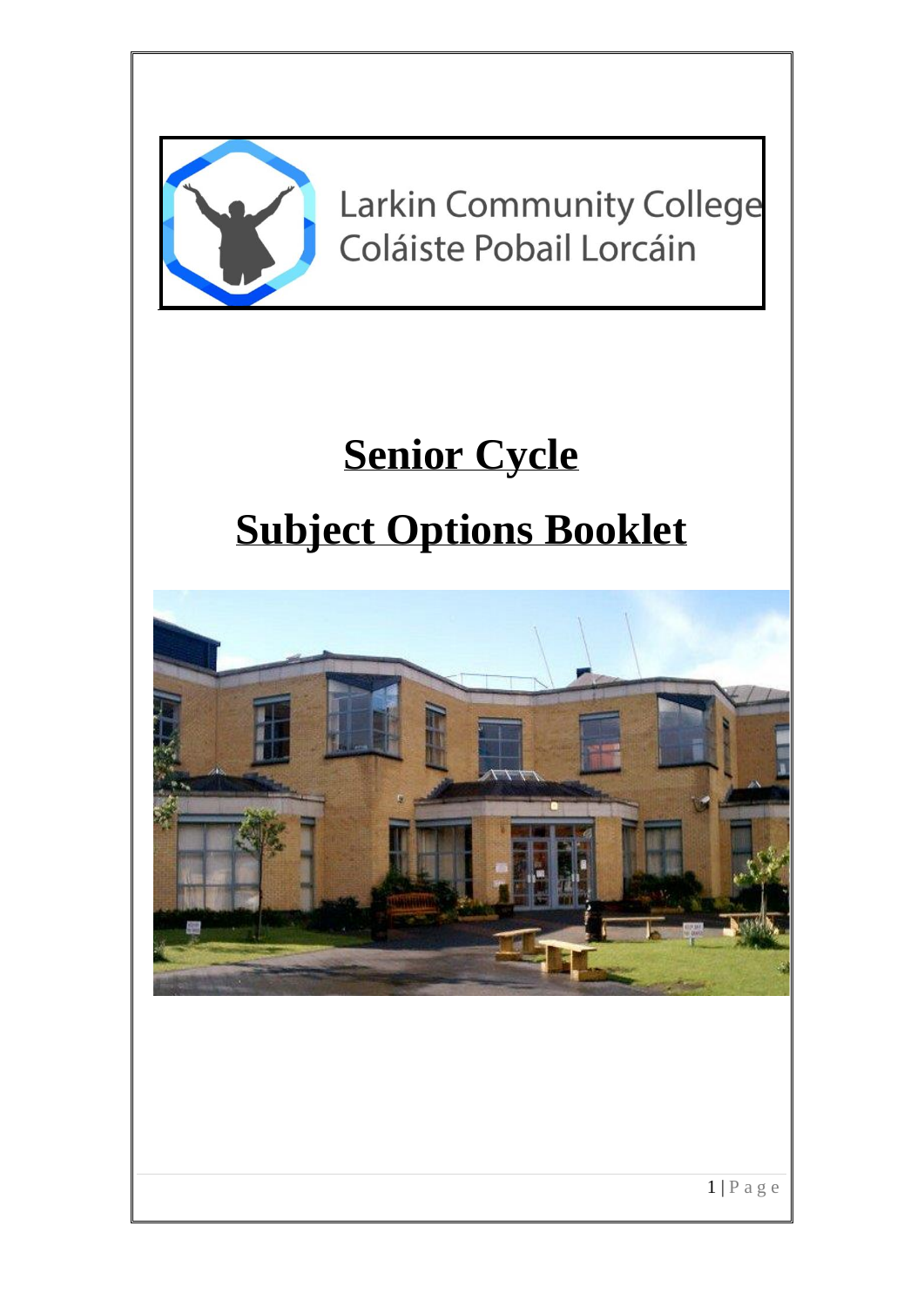### **Contents**

- **1.** Introduction to Senior Cycle Options
- **2.** General Requirements for third level
- **3.** QQI's (Post Leaving Certificate Courses PLCs)
- **4.** Senior Cycle Options
- **5.** Established Leaving Certificate:
	- A. Subject Choice
	- B. Languages
	- C. Science Group
	- D. Arts Group
	- E. Business Studies Group
	- F. Applied Science Group
	- G. Practical Group
	- H. Humanities
	- I. Careers
- **6.** Leaving Certificate Applied (LCA)
- **7.** Summary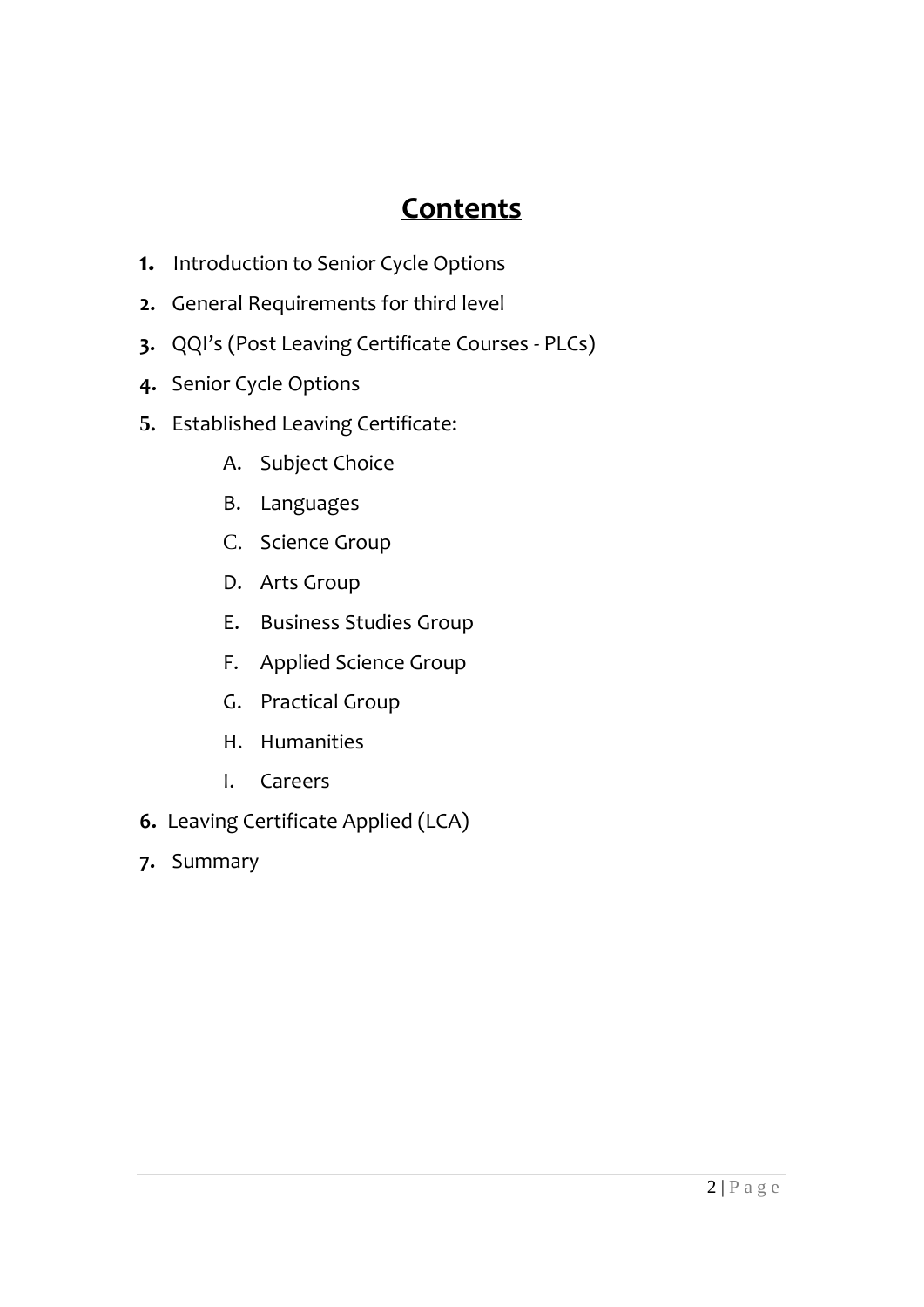### **Introduction to Senior Cycle Options**

When choosing Options for Senior Cycle, students and parents should be advised of the following:

- **All Subjects, except for Higher Level Maths, are the same for calculation of points** for University/College entry. Points are calculated on your best 6 subjects.
- Students can attain 25 bonus points once they achieve a grade of H6 at Higher Level. (See more information on new Grading System on P.43).
- **When choosing subjects remember**:
- 1. Choose subjects that you **enjoy.**
- 2. Pick subjects that you have an aptitude for and will therefore give you the **highest possible grades.**
- 3. Choose subjects where you **have achieved good grades.**

#### **NB**

**Do not pick a subject (or Senior Cycle Programme) solely because your friends are doing that subject or course. Follow your own interests when making your decision.**

### **Guidance Counsellors Larkin College**

- Mr. Browne
- Ms. Hynes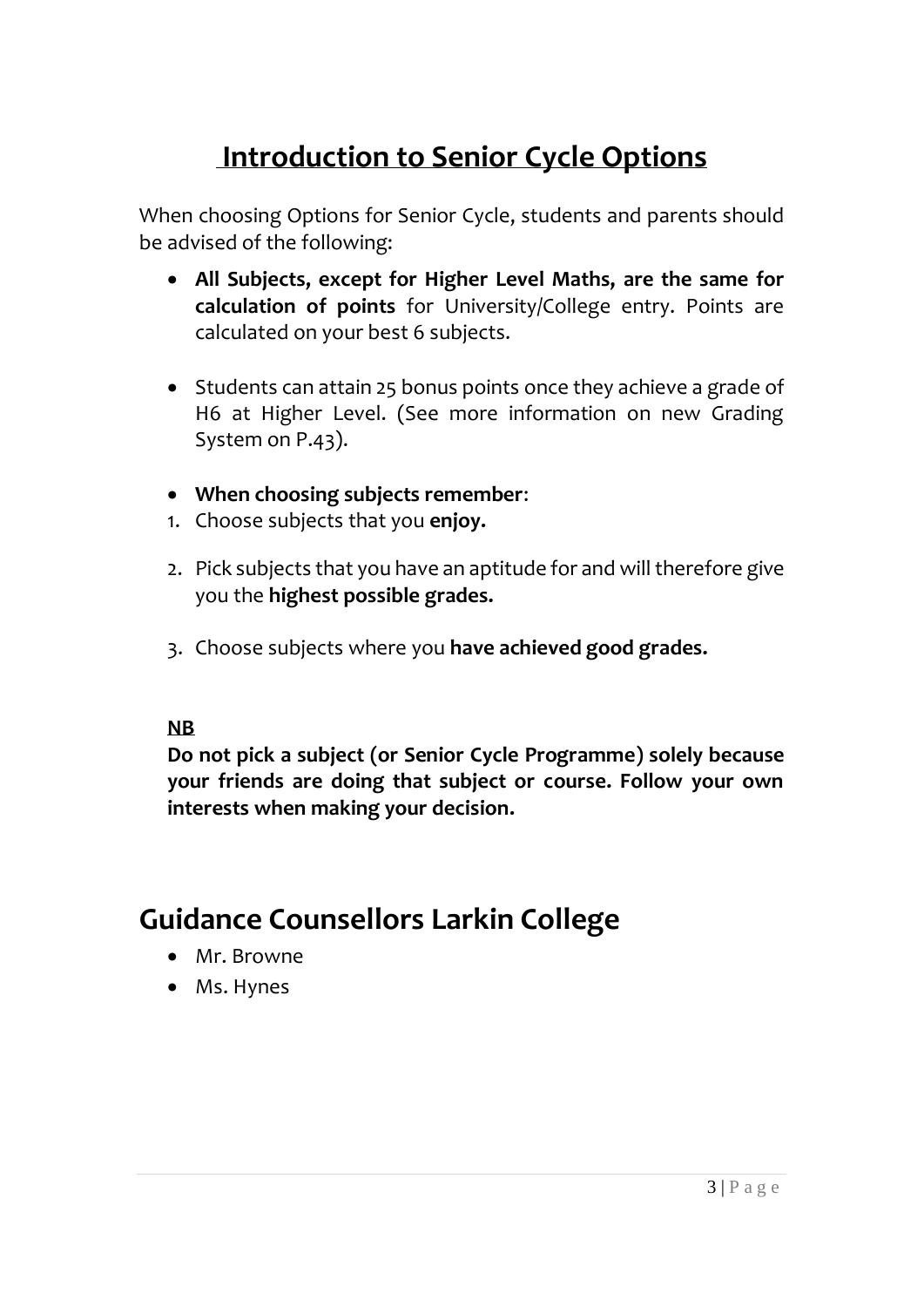### **General Requirements for Third Level**

There are **certain subjects that are essential for entry** into particular courses, colleges, and careers. It is the **student's responsibility** to research these. Particular attention should be paid to Science and Engineering courses at third level as these may require a science subject or Higher Level Maths.

If you want to study Art or Architecture at third level a portfolio may be required. It is important you research your courses and talk to your Guidance Counsellor as early as possible if this is a route you would like to take.

Music is another area where you may have to do an audition or an interview as part of the application process.

#### **The requirement of a third language applies to study courses at certain Universities.**

It is important that students have fully researched, or talked to the Guidance Counsellor, about the implications of not studying a language before making a choice.

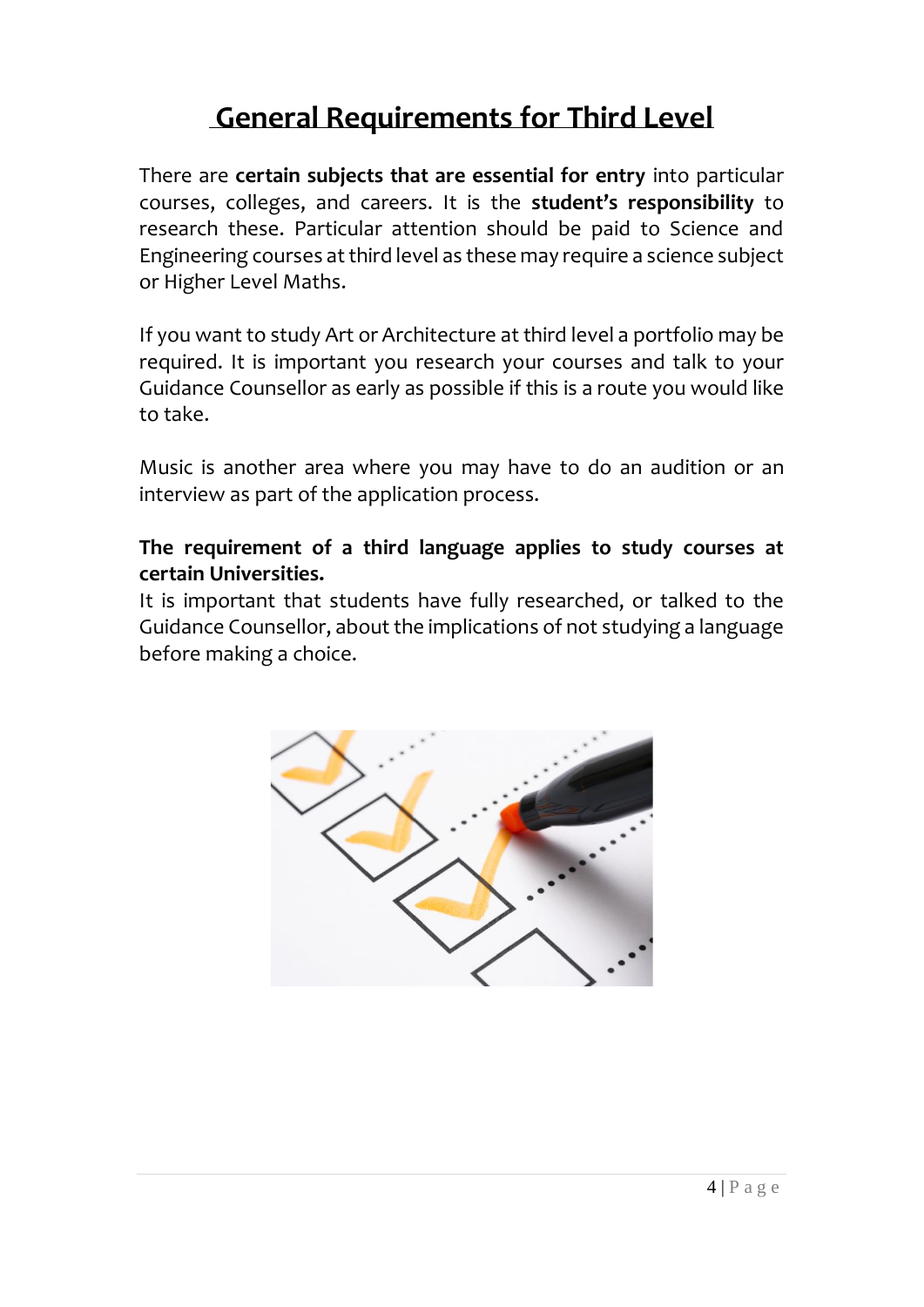## **QQI's (Post Leaving Certificate Courses)**

For some students, direct entry into a third level college may not be possible on completion of the Leaving Certificate. Another popular progression route is the PLC route. These are one year courses (some have a second year option) in a range of specialised areas and are available in schools and colleges of further education nationwide.

PLC courses offer a mixture of "hands-on" practical work, academic work and work experience and they help students develop vocational and technological skills in order to get a job or to go into further education and training. They are designed as a step towards skilled employment and, as such, they are closely linked to industry and its needs. Post Leaving Certificate courses adopt an integrated approach, focusing on technical knowledge, core skills and work experience. Almost 50% of the time spent on these courses is devoted to knowledge and skill training related to employment, with a further 25% on relevant work-based experience.

Over 90% of PLC courses are delivered by ETBs (Education Training Boards). At present, over 1,200 courses are on offer in some 229 centres. A wide range of disciplines are covered including business, electronics engineering, computing, catering, sport and leisure, theatre and stage, performance art, art craft and design, equestrian studies, multi-media studies, journalism, tourism, marketing, childcare and community care, hairdressing and beauty care, applied science, horticulture etc.

The qualification you receive at the end of your training will depend on the type of course you have chosen. Many of the one-year PLC courses offer [Further Education and Training Awards Council](http://www.fetac.ie/) (FETAC) accreditation at Level 5 which can lead to further studies at third level, through a system known as the Higher Education Links Scheme. This scheme provides access to a reserved number of places on a variety of courses in educational institutions including universities and institutes of technology.

Please talk to your Guidance Counsellor for more information on this.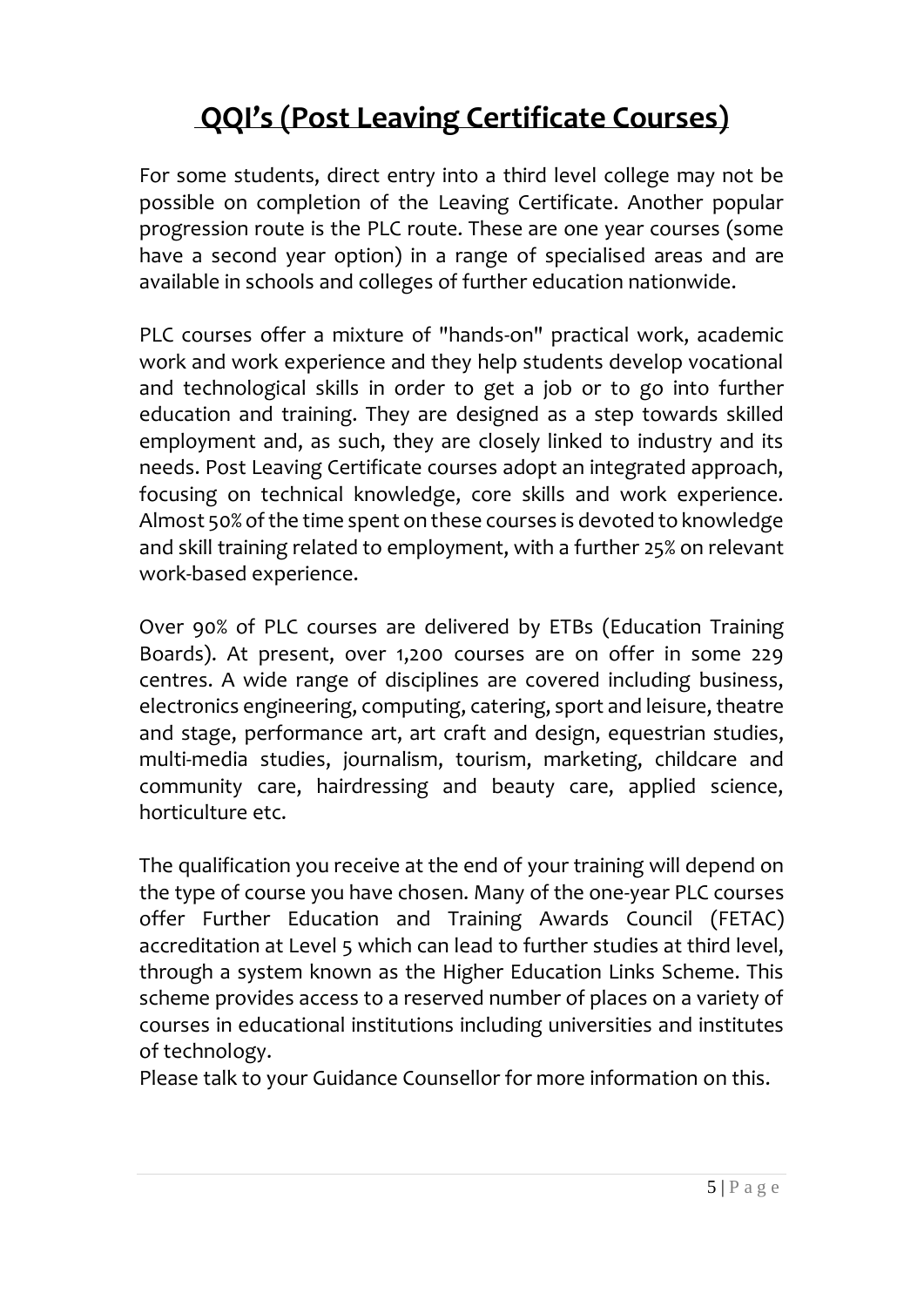#### **Other Career Routes**

Other progression routes include apprenticeships, to a wide range of trades and crafts (such as electrician, joiner and mechanic). This is where you work for an employer as an apprentice in a chosen area and learn the necessary skills, knowledge and attitudes to become qualified.

During the apprenticeship you will receive an apprentice wage for your on-the-job phases from your employer and while off the job you will receive a training allowance if appropriate.

There are apprenticeships available in areas such as accounting, finance, insurance, hair, mechanics, etc.

#### **Other**

As we are a DEIS school if you meet certain requirements including a household income threshold you will be eligible to apply for the:

- TU Dublin Access Programme
- Trinity Access Programme
- Higher Education Access Route
- DCU Ac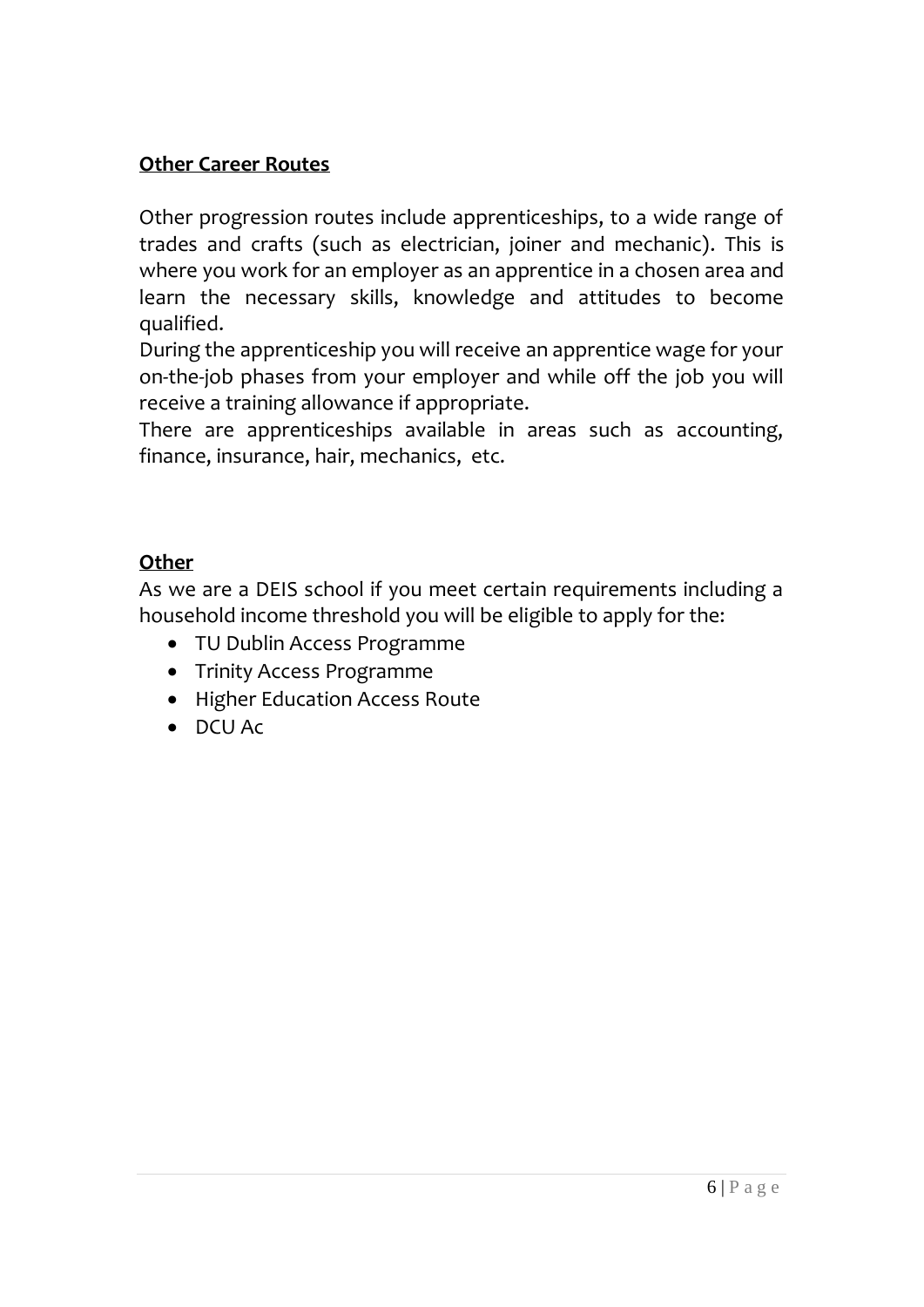### **Senior Cycle Options**

Larkin Community College offers three different programmes to Senior Cycle students as outlined below, including two Leaving Certificate options that cater for the different interests and abilities of the students in our care.

#### **1. Transition Year**

This is an optional one-year programme for students who have completed the Junior Cert.

#### **2. Established Leaving Certificate**

There are two two-year programmes for Leaving Cert. students.

#### **3. Leaving Certificate Applied**

A two-year Leaving Certificate programme aimed at preparing students for adult and working life.

#### **What are my choices?**

- **Students currently in 3rd year** can opt for 1 of the below:
	- **a)** TY
	- **b)** Established Leaving Cert
	- **c)** Leaving Cert Applied
- **Students currently in TY** can opt for 1 of the below:
	- **a)** Established Leaving Cert
	- **b)** Leaving Cert Applied
- Students who choose Established Leaving Cert must **choose 4 subjects**. Details of these subjects are outlined in detail below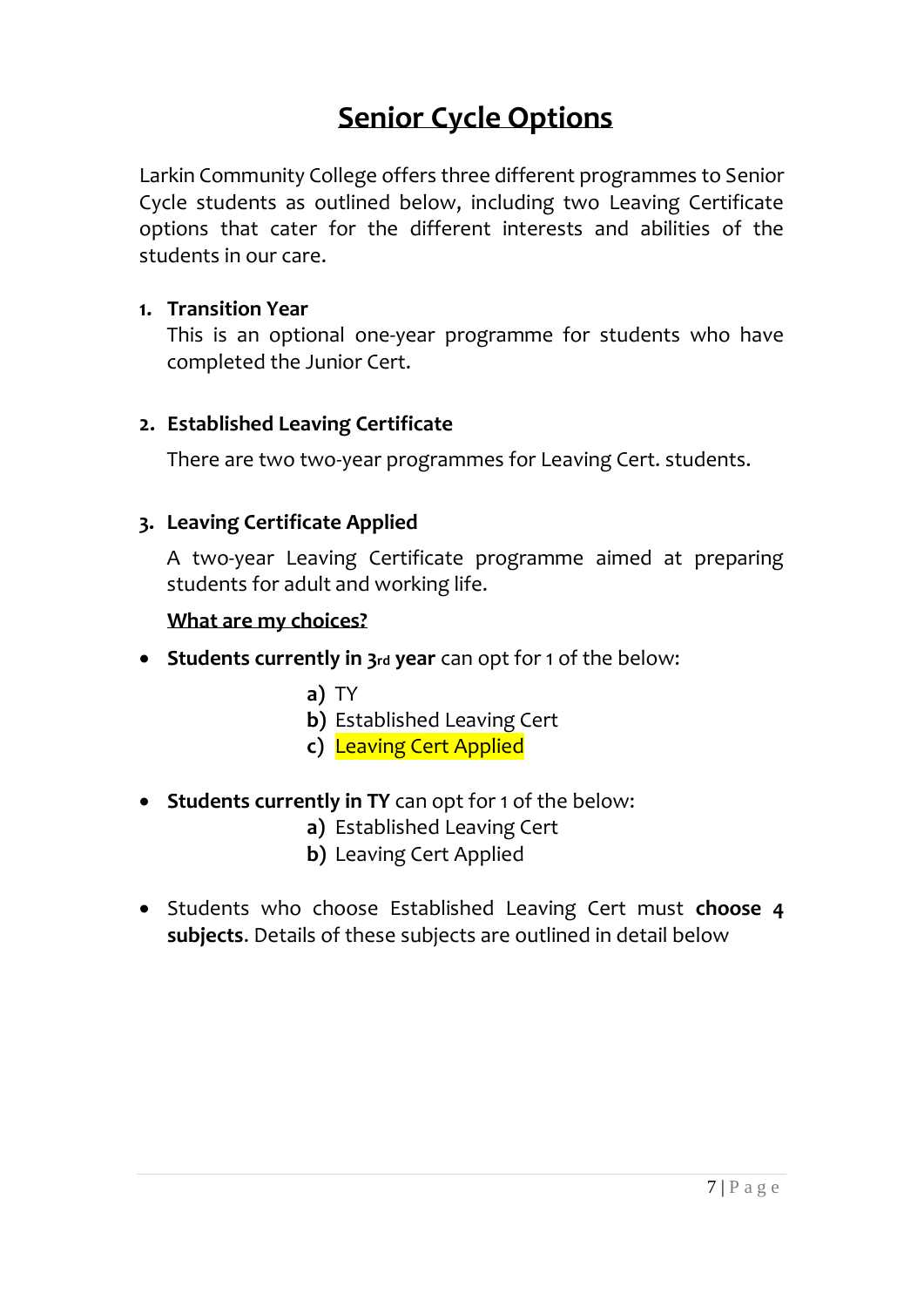### **5: Established Leaving Certificate A: Subject Choice**

At Leaving Cert. examination level, students study seven subjects. For state examinations, they study:

- Each student will study the **3 Core Subjects**:
	- o Irish (unless exemption granted)
	- o English
	- o Maths
- Students can then choose **4 more Options**
- **Total Subjects = 7**
- **You must have a keen interest in the subject.**
- **You should choose subjects that give you the best chance of achieving high grades.**

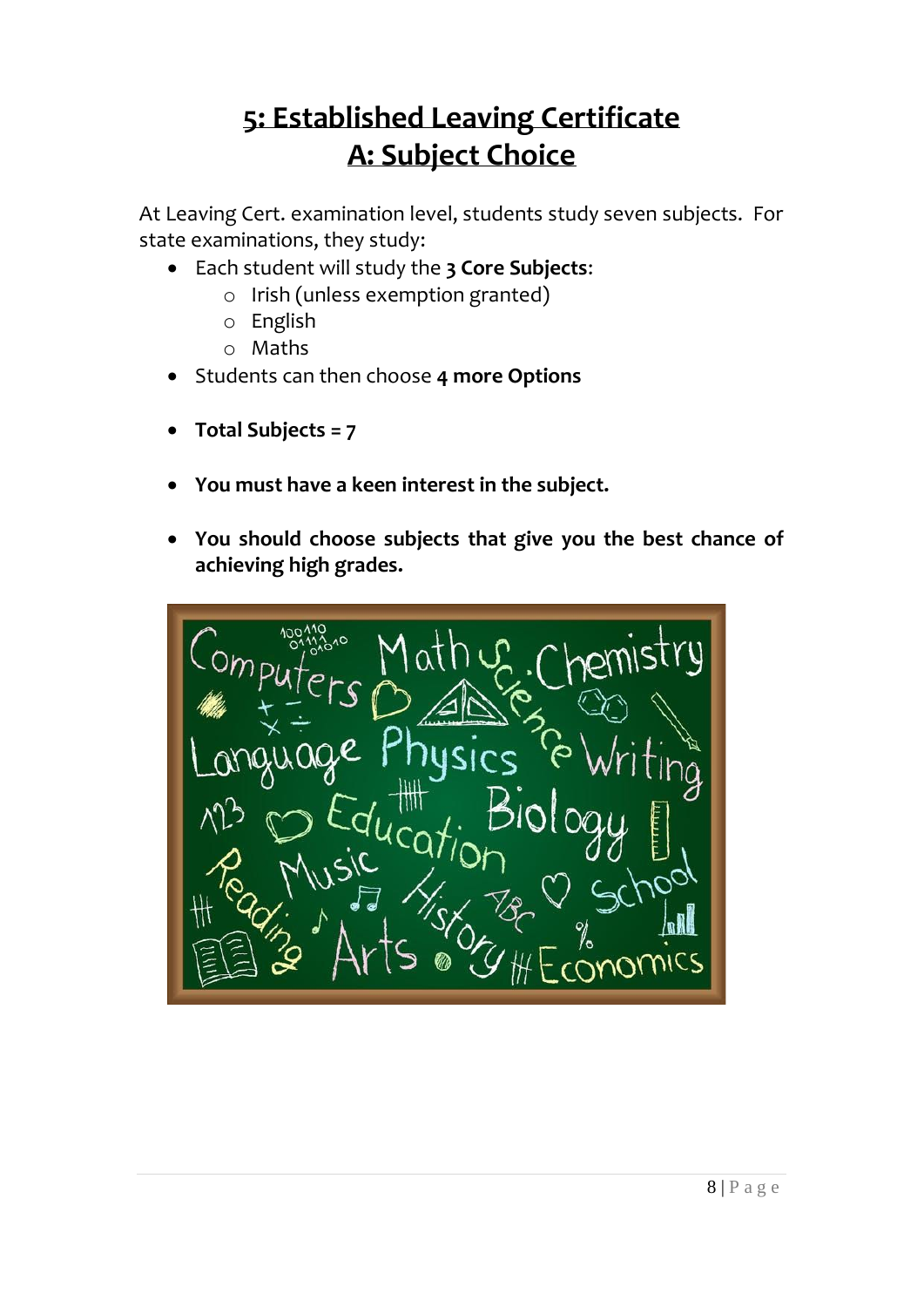### **Leaving Certificate Subjects**

Leaving Certificate Subjects are grouped as follows:

(Please note that it is possible to choose more than one subject from each group area.)

| <b>Compulsory: Irish, English and Maths</b>                                  |  |  |  |  |  |
|------------------------------------------------------------------------------|--|--|--|--|--|
|                                                                              |  |  |  |  |  |
| Language Group:                                                              |  |  |  |  |  |
| Italian and Spanish                                                          |  |  |  |  |  |
| Science Group:                                                               |  |  |  |  |  |
| Biology and PhysChem                                                         |  |  |  |  |  |
|                                                                              |  |  |  |  |  |
| <u> Social Studies Group:</u>                                                |  |  |  |  |  |
| Art, Music                                                                   |  |  |  |  |  |
| <b>Business Studies Group:</b>                                               |  |  |  |  |  |
| <b>Accounting, Business</b>                                                  |  |  |  |  |  |
|                                                                              |  |  |  |  |  |
| <b>Humanities &amp; Applied Science Group:</b>                               |  |  |  |  |  |
| Geography, History, Social & Scientific (Home Ec.) and Physical<br>Education |  |  |  |  |  |
| <u> Practical:</u>                                                           |  |  |  |  |  |

Architectural Technology (Construction),

### **Other Languages**

Please note some students may wish to study Russian, Romanian, Polish, Lithuanian and other languages, which are offered at Leaving Cert.

These subjects are usually sat on a voluntary basis outside school time. Please give your name to the Guidance Counsellor if you are considering studying any additional language and if we have enough numbers we may able to arrange after school supports.

#### **The following pages give a brief account of the type of courses provided in the subjects on offer in the school.**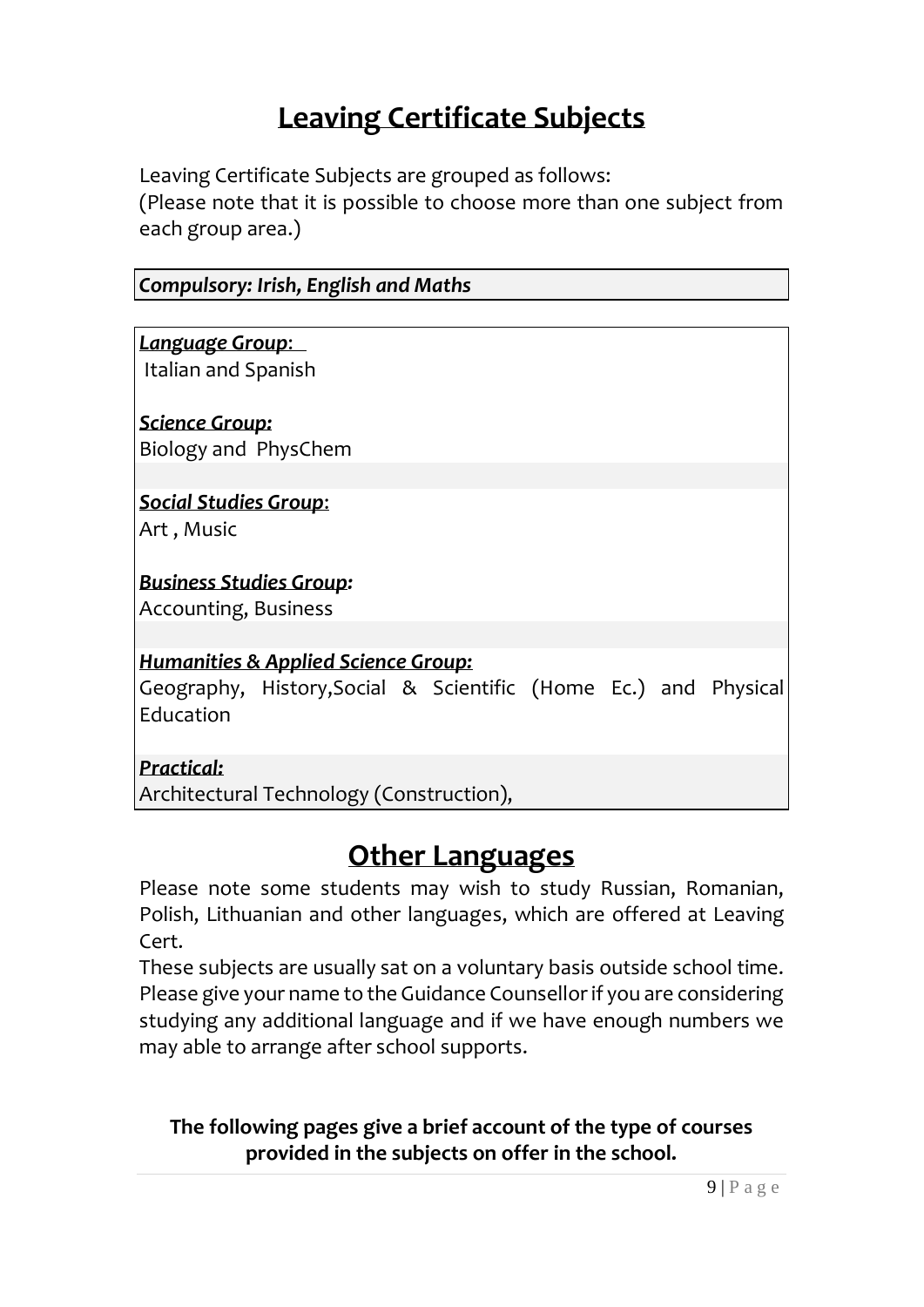### *Languages*

- Students should be aware that a modern language is required by Maynooth University, UCD, UCC, and NUI Galway. However, some faculties in Maynooth University and UCD, including Business, Engineering and Science, no longer require a modern language.
- All NUI colleges require at least a pass grade in Irish unless you have an exemption.
- The language entry requirements for other universities and courses vary e.g. Trinity accept Irish as a modern language, while DCU, DIT and I.T. Blanchardstown accept English or Irish.
- The language requirements for third level can be confusing so consult your Guidance Counsellor for further information and assistance.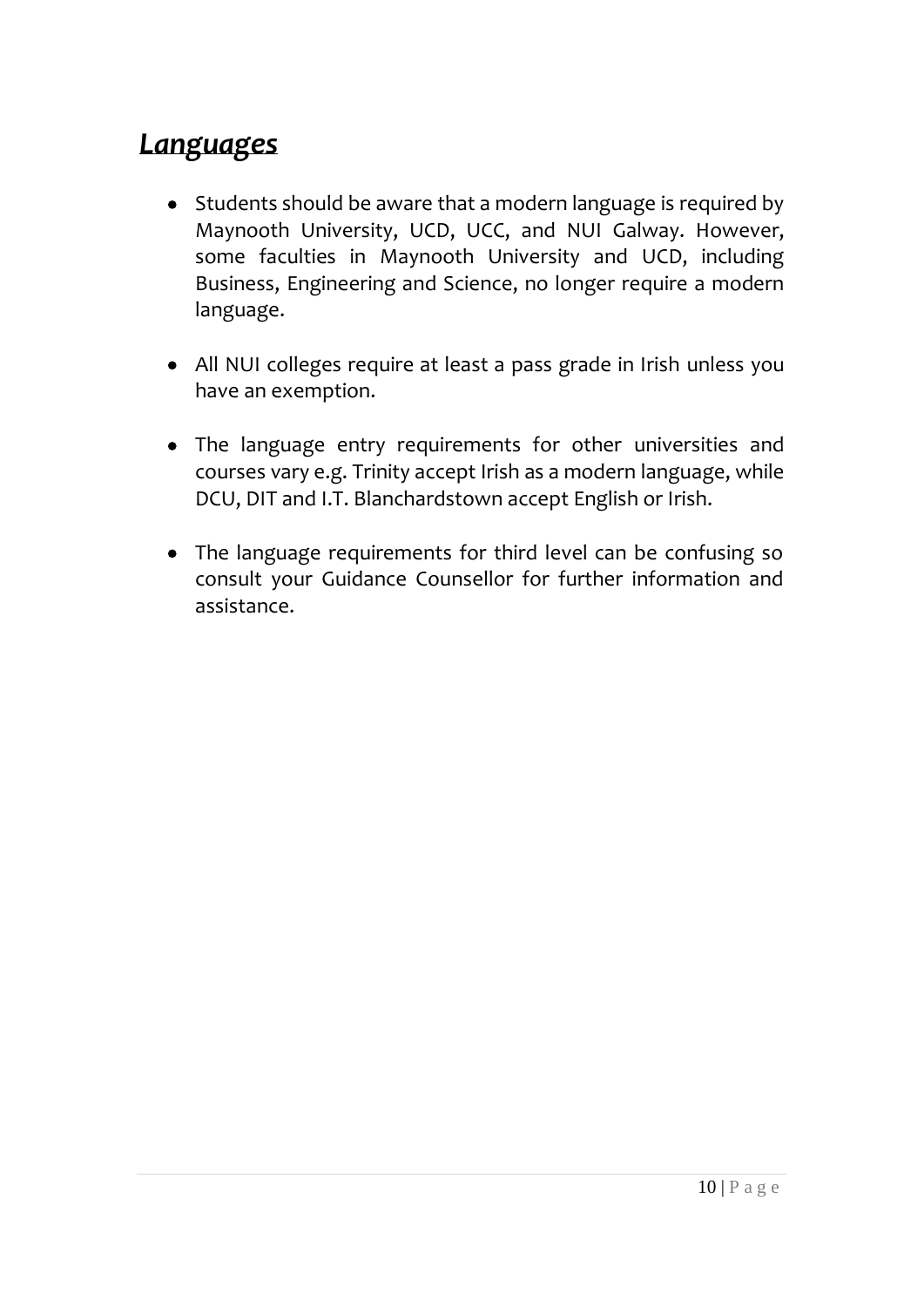### **Italian**

#### **Course Content**

The course is divided into two broad categories: language and culture. Students build on the language skills developed in Junior Cycle Italian through the exploration of a variety of every day situations and topics, which enhance the skills of listening, reading, comprehension and writing in Italian. Students are also introduced to many aspects of Italian culture such as literature, cinema, art and music.

#### **Assessment**

The Leaving Cert. examination comprises three sections:

- **Oral Exam -** 25% in H.L, 20% in O.L.
- **Aural Exam** 20% in H.L, 25% in O.L.
- **Written Exam** on reading comprehension and writing ability 55%

#### **Careers**

Italian can be useful for careers in the following areas: Air Steward/Stewardess, Air Traffic Controller, Au Pair, Bilingual Secretary, Business, Careers in Export, Chef, Courier, Hotel Management, Hotel Receptionist, Human Resources, International Marketing, Importer, Interpreter, Journalist, Librarian, Translator, International Driver, Ground Hostess, Pilot, Tourism, Travel Agent, Work in the Department of Foreign Affairs, etc.





 $11 | P a g e$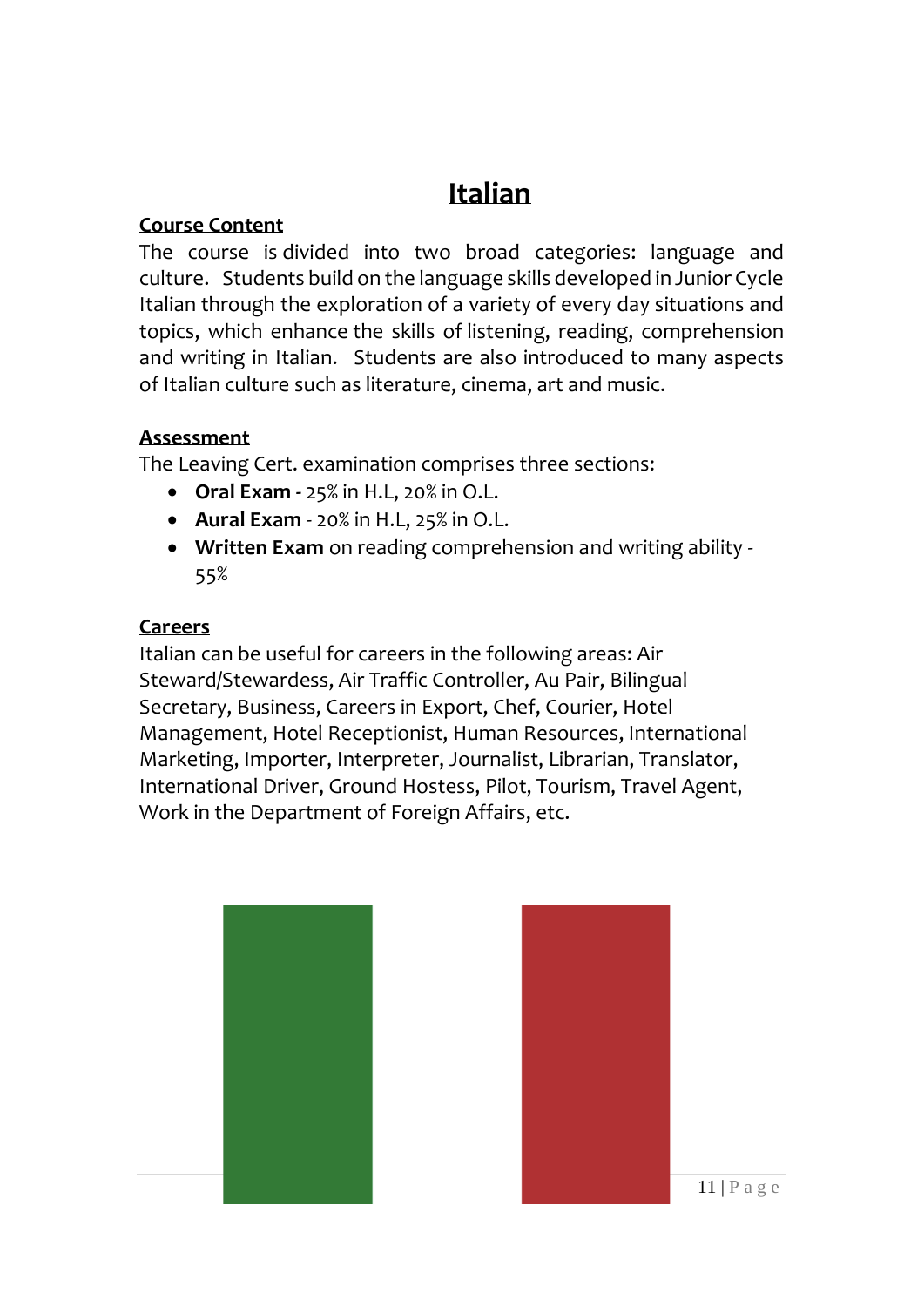## **Spanish**

#### **Course Content**

The course is divided into two broad categories: language and culture. Students build on the language skills developed in Junior Cycle Spanish through the exploration of a variety of every day situations and topics, which enhance the skills of listening, reading, comprehension and writing in Spanish. Students are also introduced to many aspects of Spanish culture such as literature, cinema, art and music.

#### **Assessment**

The Leaving Cert. examination comprises three sections:

- **Oral Exam -** 25% in H.L, 20% in O.L.
- **Aural Exam** 20% in H.L, 25% in O.L.
- **Written Exam** on reading comprehension and writing ability 55%

#### **Careers**

Spanish can be useful for careers in the following areas: Air Steward/Stewardess, Air Traffic Controller, Au Pair, Bilingual Secretary, Business, Careers in Export, Chef, Courier, Hotel Management, Hotel Receptionist, Human Resources, International Marketing, Importer, Interpreter, Journalist, Librarian, Translator, International Driver, Ground Hostess, Pilot, Tourism, Travel Agent, Work in the Department of Foreign Affairs, etc.

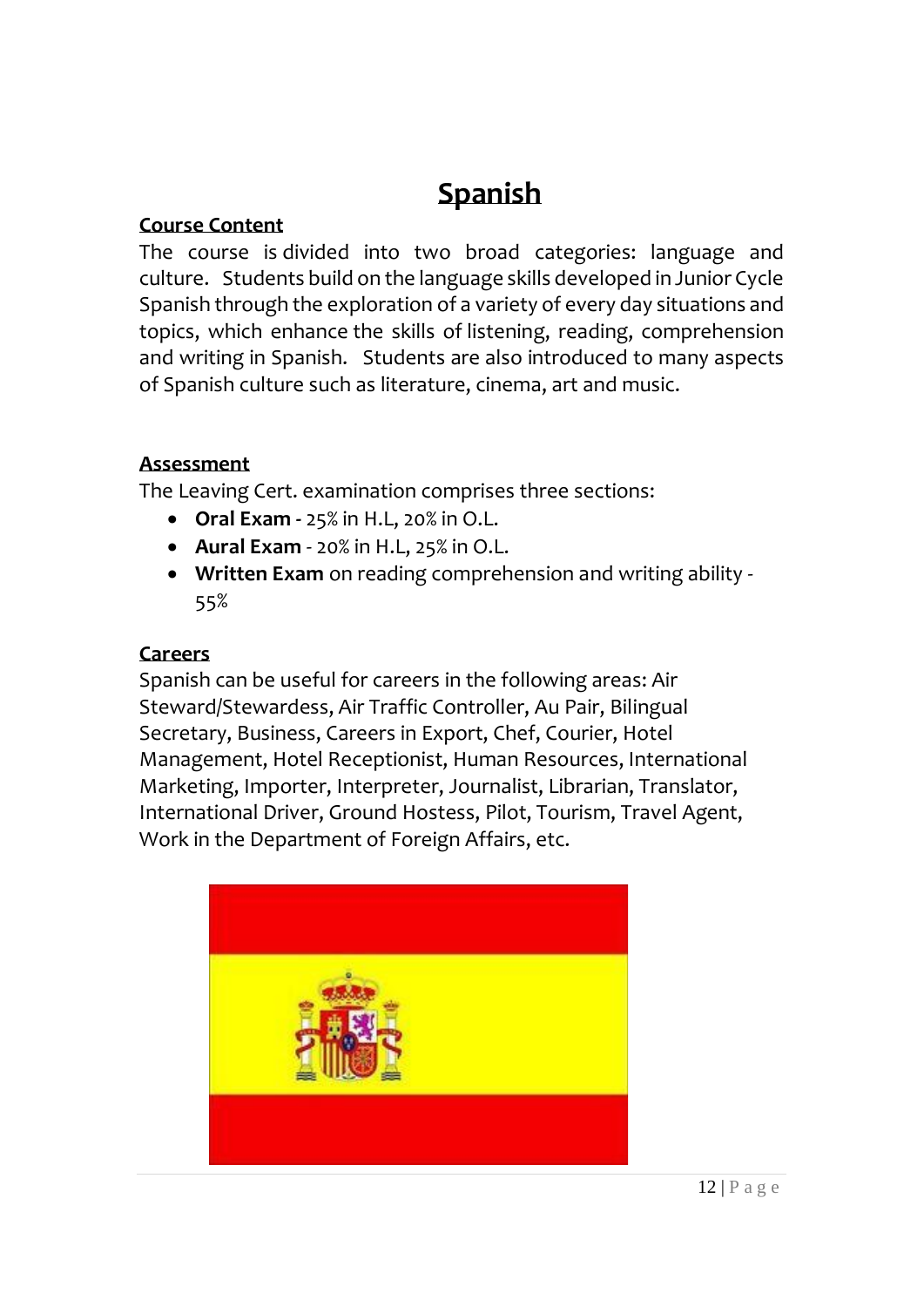### *Science Group*

- Students should be aware that a science subject is required for most science and medicine courses (NB To study Medicine you must have at least 1 science subject). You also require science for most engineering, pharmaceutical and dietetics programmes.
- However, some science and engineering faculties (particularly in IT colleges) do not require a science subject and therefore students who find science difficult should consider other subject choices.
- Consult your Guidance Counsellor for further information and assistance.

### **Biology**

#### **Course Content**

*"Biology is the study of life. Through the study of biology students employ the processes of science to explore the diversity of life and the inter-relationships between organisms and their environment. They are provided with the knowledge, skills and understanding to pursue further education, training and employment in biology-related fields, and to make judgments on contemporary issues in biology and science that impact on their daily lives and on society."* 

DES 2001

The syllabus consists of approximately 70% biological knowledge, understanding and skills; the remaining 30% deals with the technological, political, social and economic aspects of Biology. The Biology course is a long and detailed one. It requires significant learning and as such is demanding of student time and effort. I

#### **Assessment**

Written exam only in 3 areas: (1) study of life; (2) the cell; (3) the organism with 22 mandatory activities.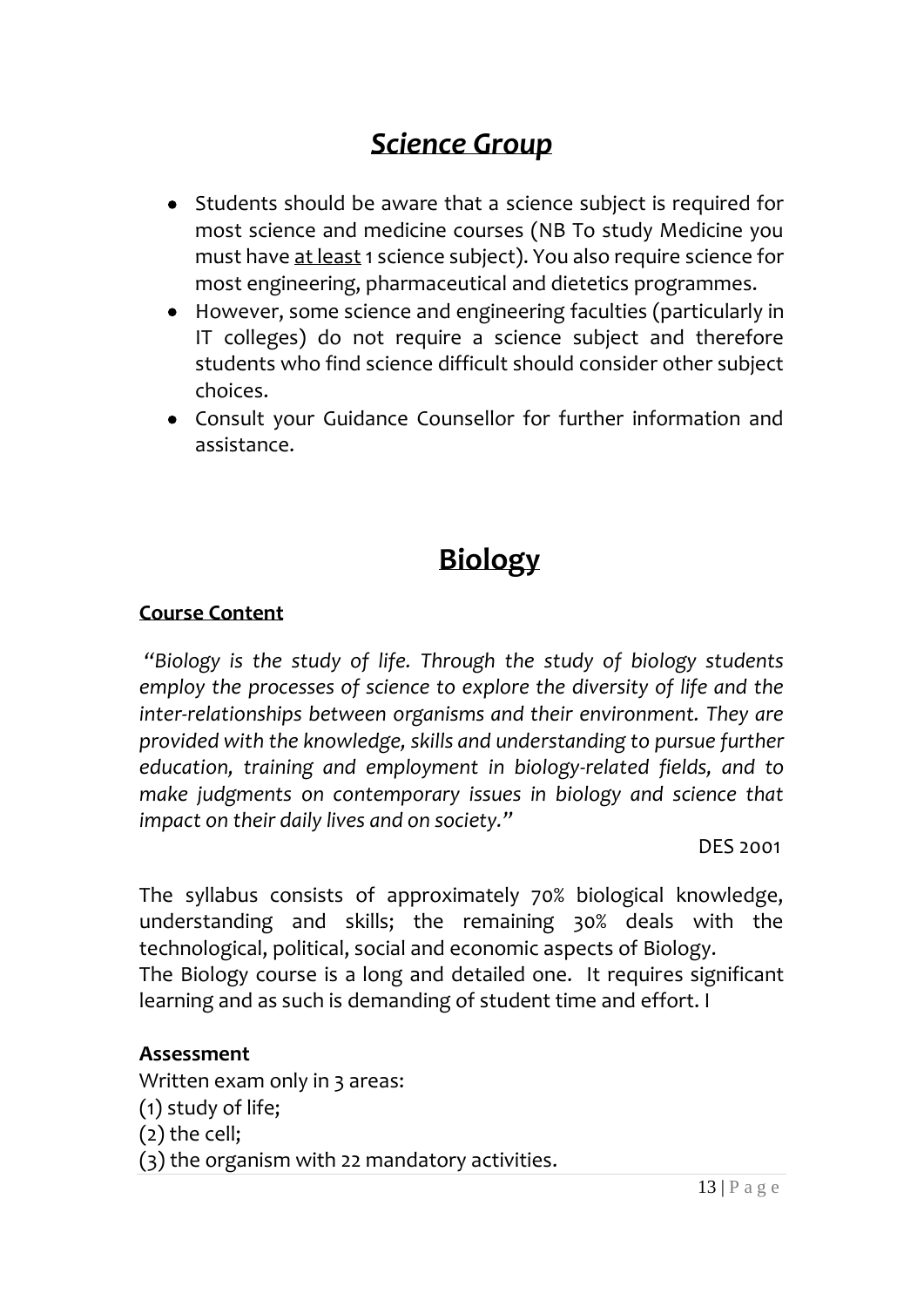#### **Careers**

Biology is a good foundation for careers in human biology, ecology, environmental biology, cell and molecular biology and in applied areas such as forestry, wildlife, food processing and biotechnology. Biology also is an excellent foundation for students planning to attend medical, dental, veterinary, chiropractic, physical therapy, physician's assistant, beautician or optometry schools.

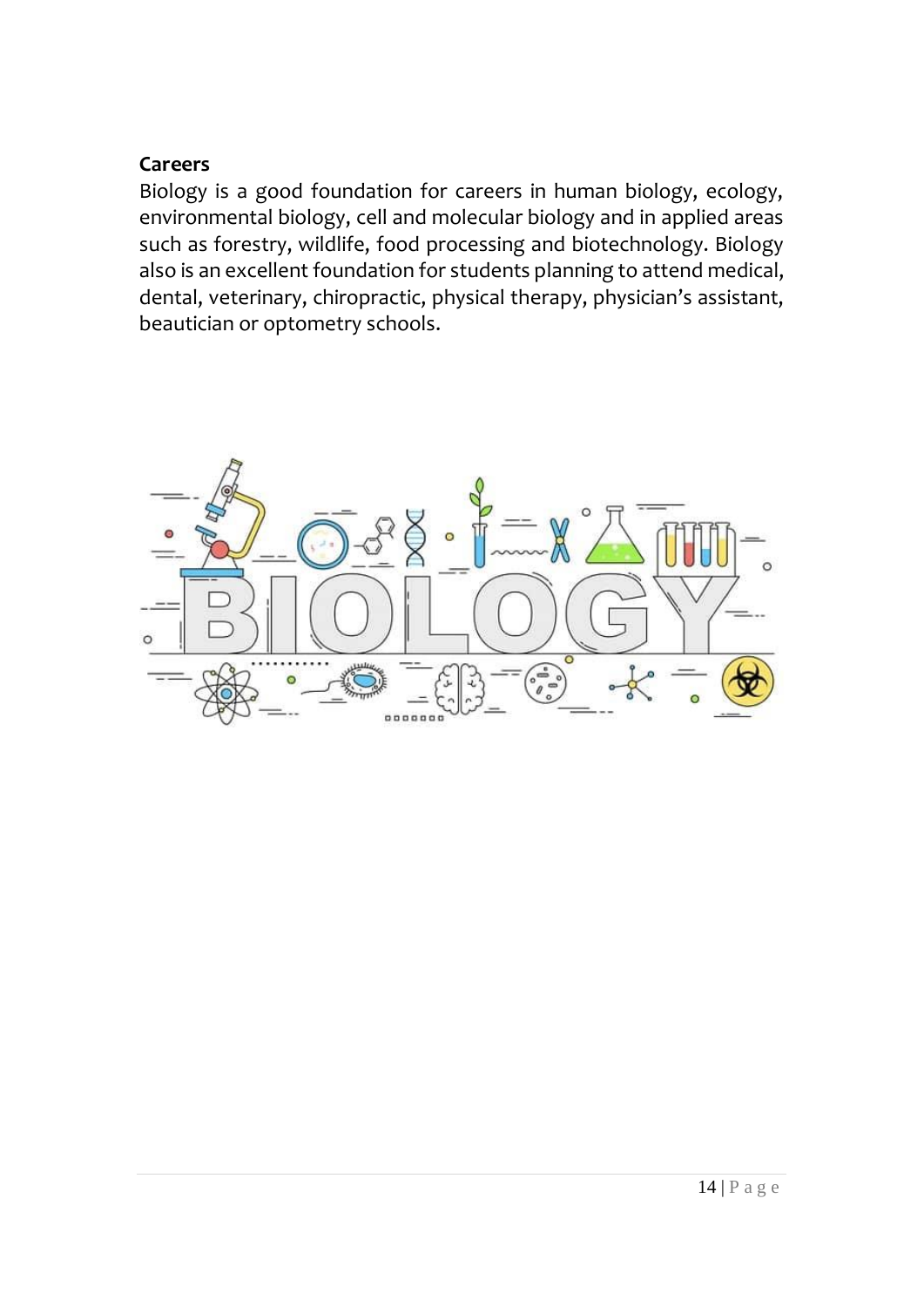### **Physics and Chemistry**

Physics and Chemistry is an experimental and practical subject and practical work by students is regarded as an integral part of the course. A list of suitable experiments to be undertaken by students is included in each section of the syllabus.

#### **Assessment**

Leaving Certificate Physics and Chemistry is examined at two levels - Ordinary and Higher level. Assessment is by terminal examination paper. Higher-level candidates are expected to demonstrate a greater depth of understanding than are Ordinary level candidates. Records of practical work done by students are kept and made available for inspection.

#### **Careers**

Computers, Dentist, Doctors, Engineering, Geophysicist, health Inspector, Marine Radio Operator, medical Laboratory Technician, Meteorologist, Nurse, Optician, Pharmacist, Science Teacher, Scientific Research, Chemist, Dairy Scientist, Laboratory Assistant, Physiotherapist, Biotechnology, Quality Control, Forensic Science, Science Laboratory Technician.

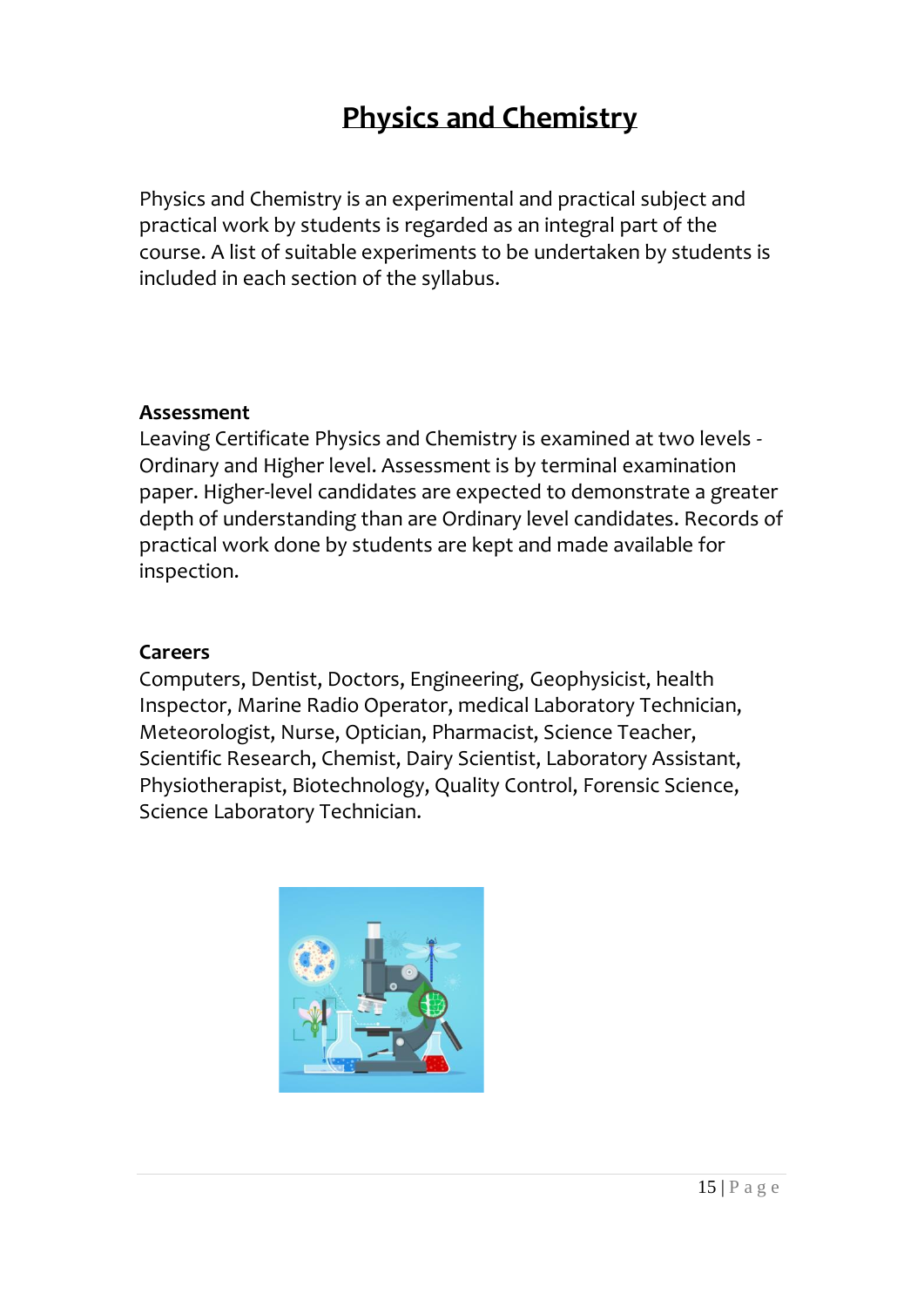### *Arts Group*

A portfolio will probably be needed for entry to a Third Level Art Course. Art is acceptable in place of the language requirement for students entering NCAD

### **Art**

#### **Course Content**

An aptitude for self-directed research skills, an appreciation for Art History and a sound understanding of the design process is essential for Senior Level Art.

Leaving Certificate art is made up of four units linked together and based on the everyday visual experience of the student's own environment. The practical work can include Life Sketching, Still Life, Imaginative Composition, Design and Craftwork. Students also study the History and Appreciation of Art, which covers Irish and European Art, and Art Appreciation. This syllabus is for students in the senior cycle of post-primary education and is assessed at Ordinary and Higher levels.

#### **Assessment**

- Written examination in Art History and Appreciation
- Life drawing and sketching exam
- Choice between Art Design exam and an Art Craft Work exam
- 50% of coursework is a project completed over 10 weeks in final year

#### **Careers**

Art is either necessary or useful for the following careers: Advertising, Art Teacher, Architecture, Beautician, Cosmetics Consultant, Crafts, Fashion, Florist, Furniture Design, Gallery and Museum Work, Graphic Design, Hairdresser, Interior Design, Marketing, Occupational Therapist, Painting and Decorating, Photography, Picture Restorer, Primary Teacher, Printing and Publishing, Sign Writer, Textile Design, Television work, Video Production.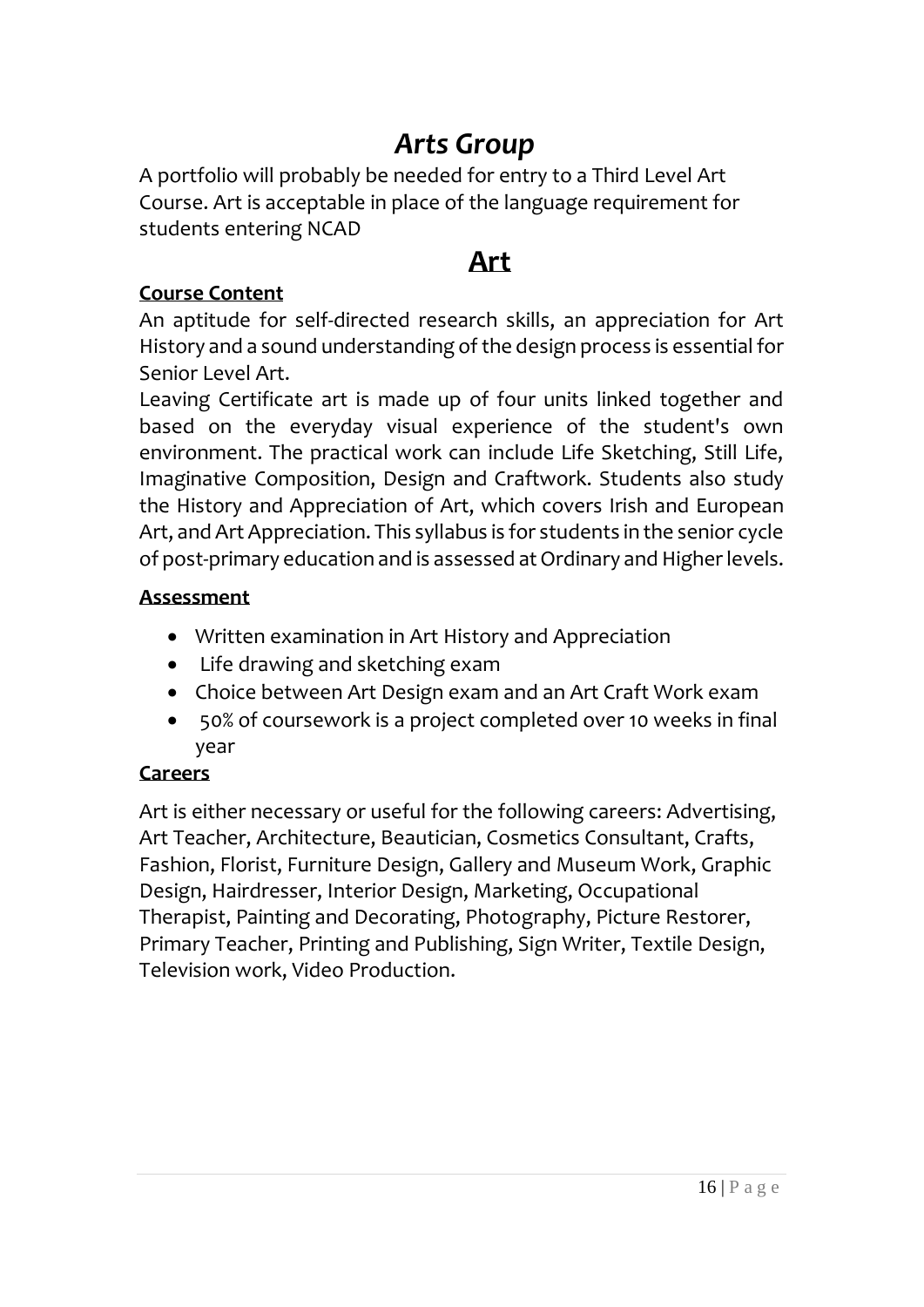### **Music**

#### **Course Content**

**T**he syllabus caters for all musical styles; traditional, ethnic, classical, jazz, rock, pop, etc. The structure of the syllabus has been changed to allow students to specialise in the activity that best suits their talents.

#### **The course divides into three categories:**

- o Practical (including Computer Technology)
- o Composition and Harmony
- o Listening (Aural Work)

Students specialise in either Performance, Composition, or Listening which is worth 50% of the total Leaving Cert mark.

#### **Assessment**

- Practical Exam can be up to 50%
- Listening and Written Exam 50%

#### **Career Options**

Music is useful for careers in the following areas: Actor, Aerobics instructor, Arranger, Composer, Dancer, Disc Jockey, Entertainment, Film Studies, Folklore Studies, Instrument Maker, Library Work, Music Shop Sales, Sound Engineering, Speech Therapy, Music Therapy, Occupational Therapist, Physical Education, Primary/Secondary Teacher, etc.

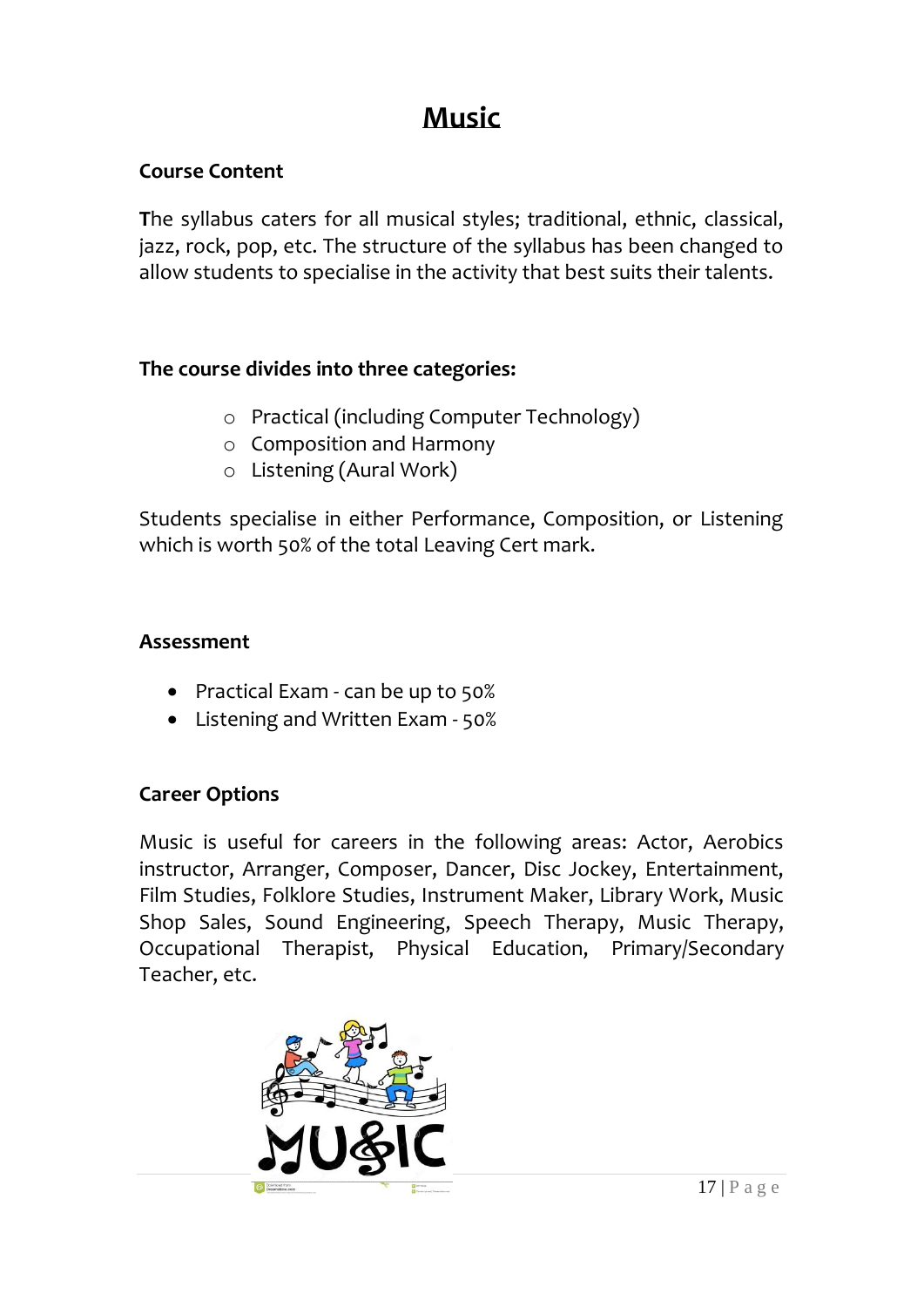### *Business Studies Group*

### **Business**

#### *Course Content*

The subject is concerned with understanding the environment in which business operates. Syllabus at LC touches on every aspect of modern human society. Topics include Contract & Consumer Law, Insurance, Banking & Finance, Stakeholders in Business, Management Activities & Skills, Marketing, Human Resource Management, International Trade, Global Businesses, The EU & EU policy, Taxation, analysis of financial performance of Business, case studies on Irish and International companies.

#### **Assessment**

100% Written Exam

#### **Careers**

Business is useful for careers in a wide range of areas including Banking, Finance, Administration, Law, Insurance, Management and Marketing among others.

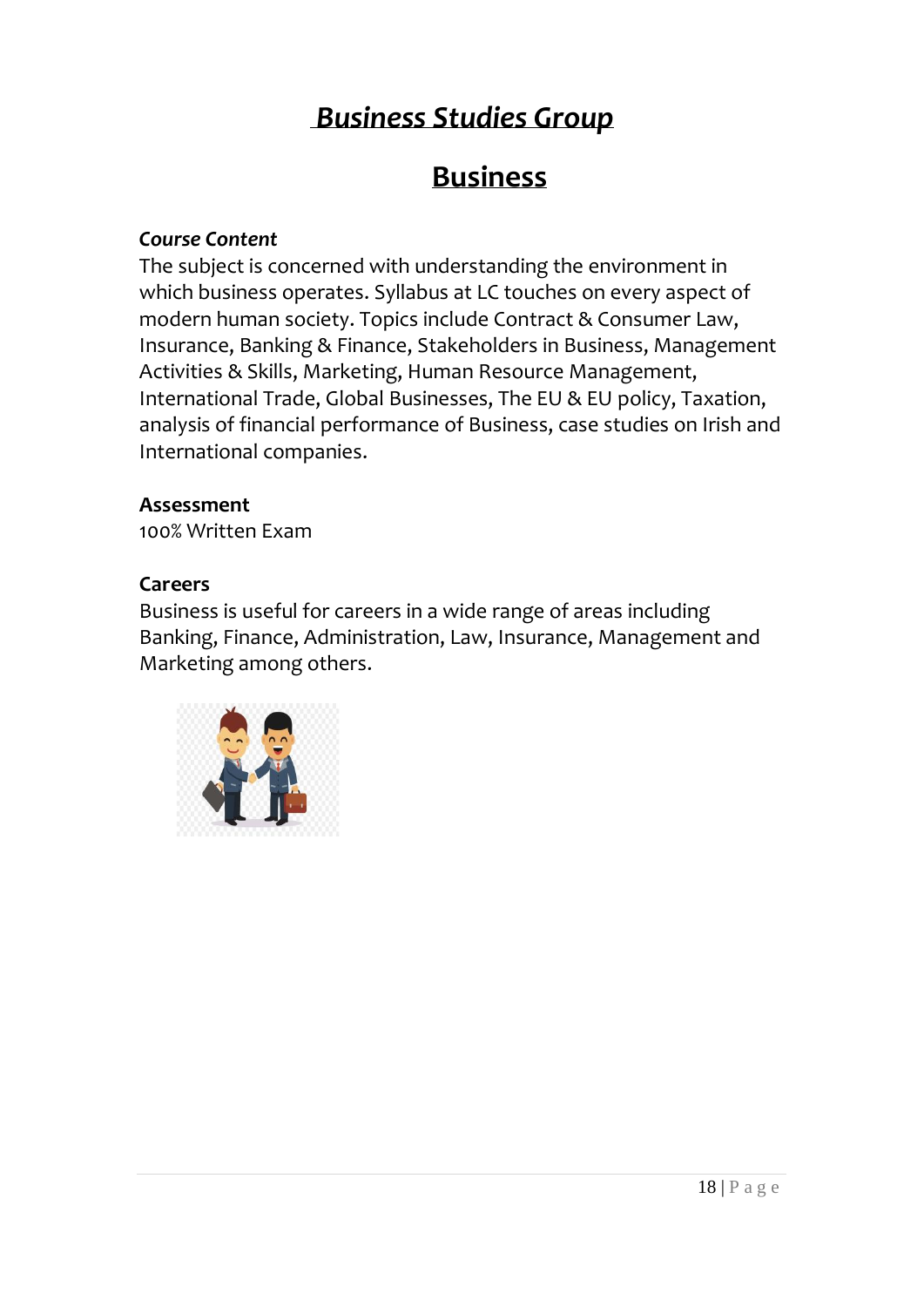### **Accounting**

#### *Course Content*

You learn how to prepare Business Final Accounts, Club Accounts, Cash Accounts, Cash Flow Statements, Published Accounts and Accounts from Incomplete Records.

You learn Management Accounting. This involves business day to day planning and planning for the future using Costing and Budgets. You learn to analyse and comment on financial records.

#### *Assessment*

It is 100% written three-hour exam

#### **Career Options**

Career pathways might include accountancy, actuarial studies, marketing, business or finance. It would also be an important subject choice for those thinking of starting their own business

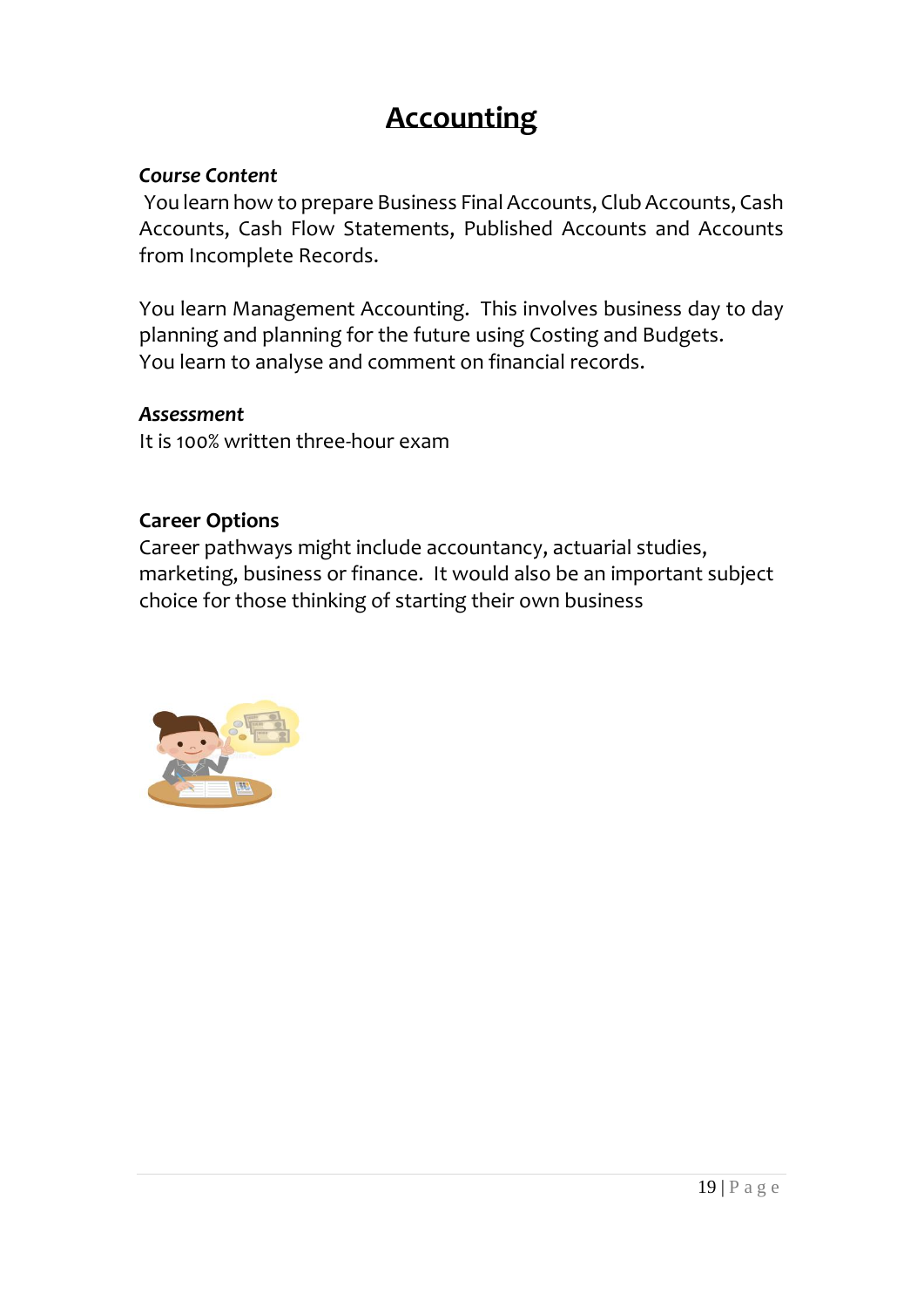### *Applied Science Group*

It is possible to do Social and Scientific as a Leaving Cert. subject without having done Home Economics at Junior Cert. Although Home Economics is not a laboratory science subject, it does satisfy the entrance requirement for many beauty therapy courses.

### **Home Economics (Social and Scientific)**

#### **Course Content**

This is a continuation of Junior Certificate Home Economics. The syllabus consists of a core and three electives. The core consists of three areas: Food Studies (45%), Resource Management and Consumer Studies (25%) and Social Studies (10%). There are three electives from which the teacher and the class group must choose one. The electives are extensions of content contained in the core and provide students with the opportunity to study certain topics in more depth. The elective must be chosen from Home Design and Management; Textiles, Fashion and Design; or Social Studies and is worth 20%.

#### **Assessment**

Students are required to complete a food studies journal worth 20% of the overall Leaving Certificate grade.

Written Exam is 80% of final marks

#### **Career Opportunities**

Career opportunities from Home Economics Social and Scientific include: Promotional and Educational opportunities; Food and Nutritional Sciences; Food Technology/Analysis; Environmental Health; Human Nutrition and Dietetics; Hotel Catering opportunities; Textile Studies/Interior Design; Marketing/Retailing/Advertising.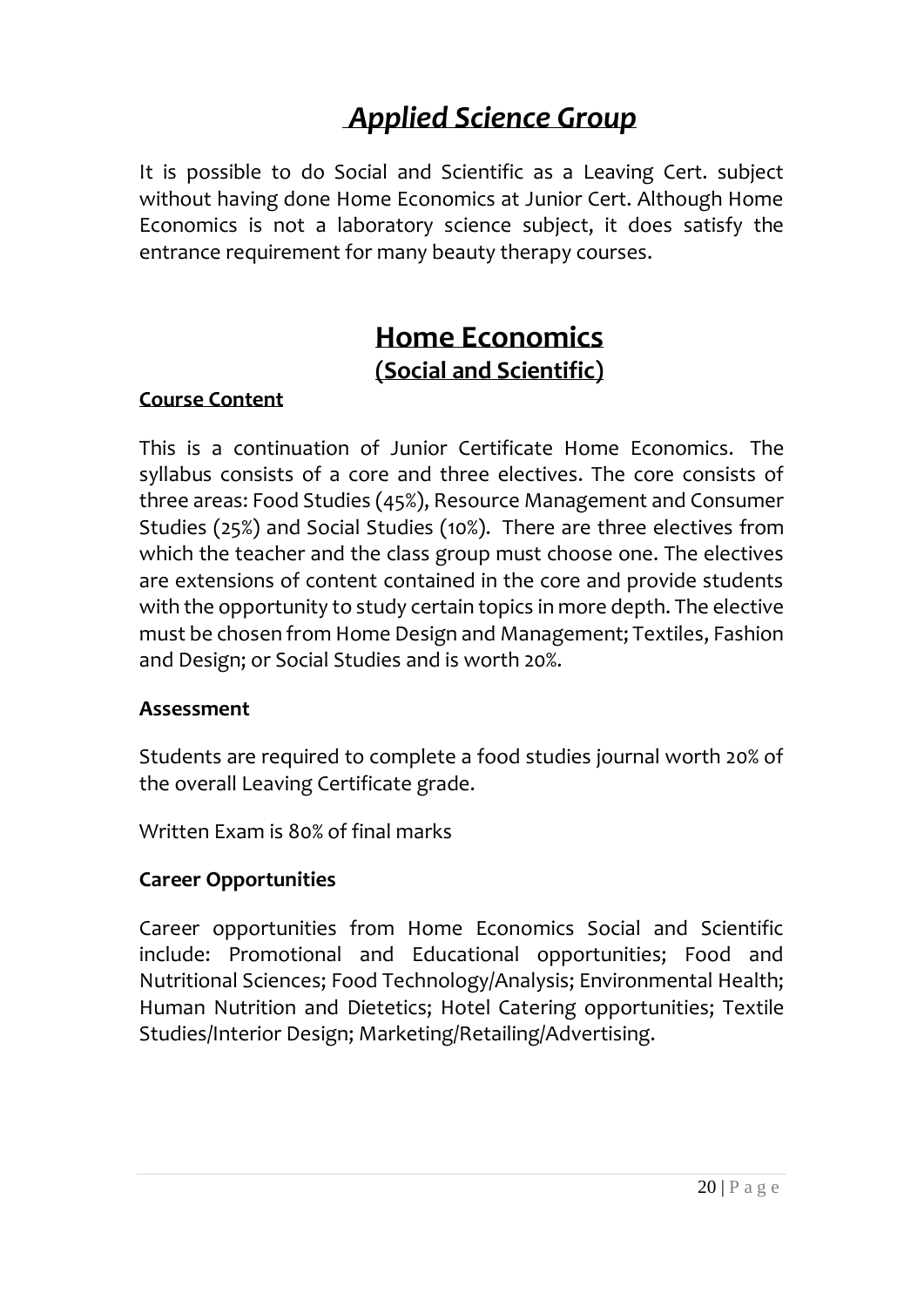### *Physical Education*

The aim of Leaving Certificate Physical Education is to develop the learner's capacity to become an informed, skilled, self-directed and reflective performer in physical education and physical activity in senior cycle and in their future life.

The subject will compromise of theory classes in the classroom and some practical classes.

[Please click on this link for a presentation which will give you an](https://prezi.com/view/rdjlnpkzvmQGqJKLaf9h/)  [overview of the subject.](https://prezi.com/view/rdjlnpkzvmQGqJKLaf9h/)

#### **Assessment**

20% Physical Activity Project 30% Performance Assessment 50% Written Exam

#### **Careers**

This subject would be useful to have for any students considering a career in health and fitness, sports management or coaching.

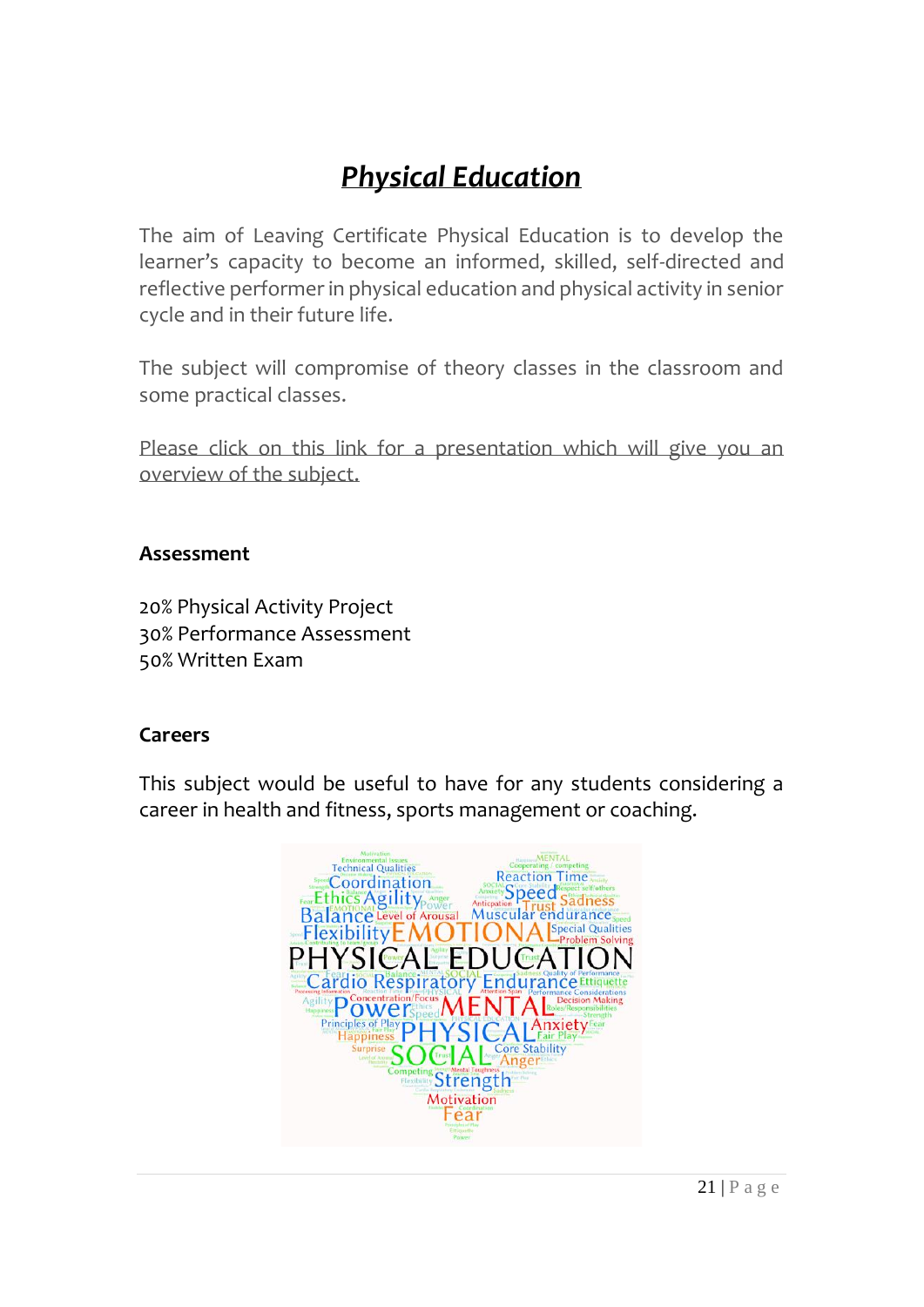### *Practical Group*

### **Construction Studies**

#### **Course Content**

Construction Studies gives students an opportunity to learn the basic principles of the construction & Engineering industry, from the design of a house to the planning permission stages right through to finishing stages such as plumbing & electrical etc.

#### **Assessment**

It is examined in 3 sections;

**50% written exam** (theory exam)

**25% Day test** (4 hr exam where students must undertake a practical assignment)

**25% Project** (this begins at the start of 6th yr and can be anything from the study of ancient architecture to the manufacture of a piece of furniture)

#### **Career Opportunities**

Construction Studies can be useful for careers in the following areas : Architecture, Auctioneering, Bricklaying, Construction Studies Teacher, Building Management, Carpenter, Civil and Structural Engineer, Electrician, Environmental Designer, Fire Fighter, Heating and Ventilation Technician, Insurance, Metal Work Teacher, Painter and Decorator, Plasterer, Quantity Surveyor, Site Clerk, Technical Sales, Town and County Planning, etc.

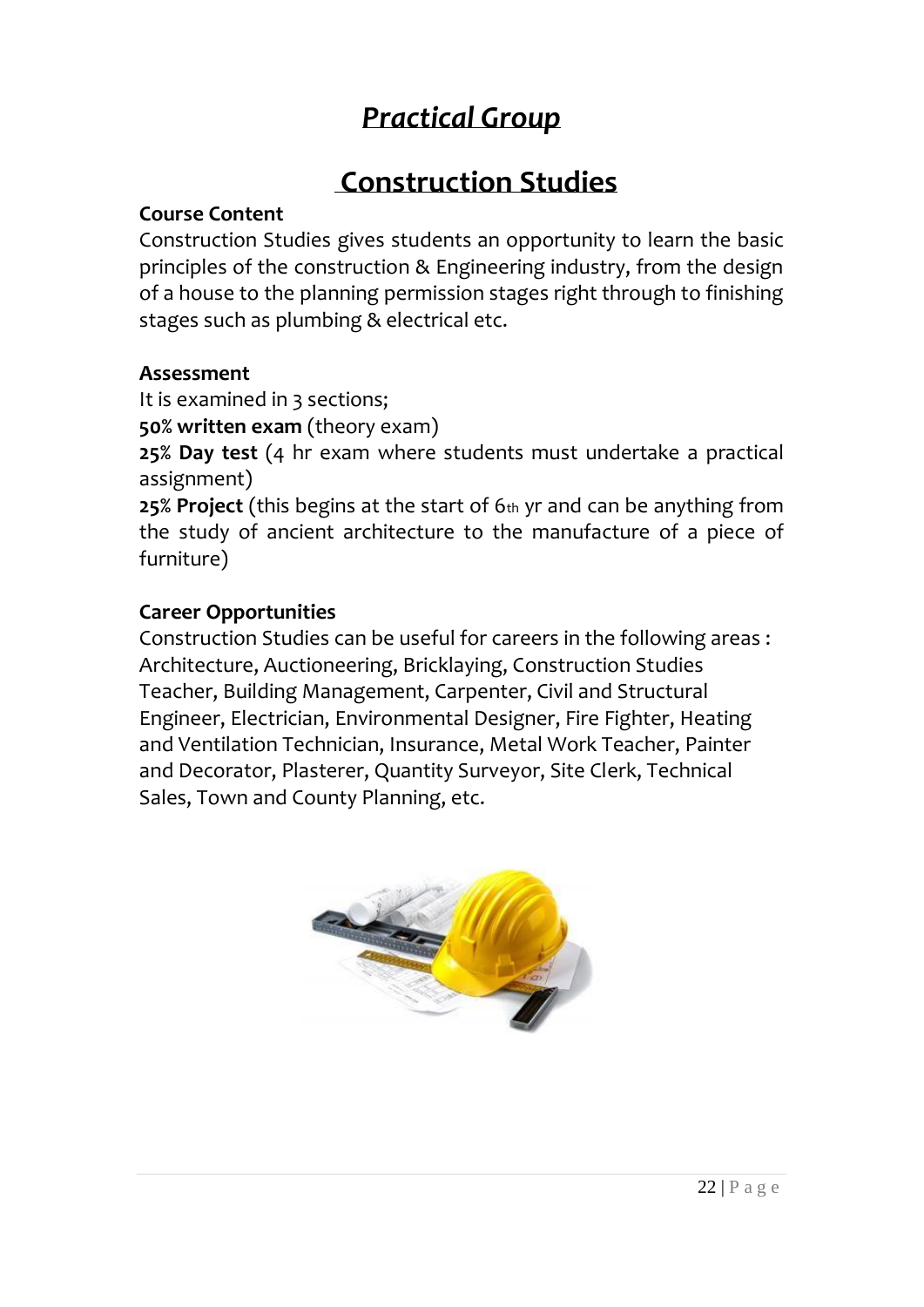### *Humanities*

### **Geography**

#### **Course Content**

The Leaving Certificate Geography programme involves both fieldwork and a written exam. The final exam combines short questions, map work and questions on topics such as natural disasters, plate tectonics and river studies. Students will also study population growth and distribution, migration and urban challenges facing people in the modern world.

#### **Assessment**

- Ordinary Level: short answer questions and multi part questions
- Higher Level: short answer questions, multi part question and essay type questions
- Both levels will have separate written exam papers –80%
- 20% for report on Geographical Investigation

#### **Career Opportunities**

Geography is useful for careers in the following areas: Agriculture, Air Traffic Controller, Anthropologist, Architecture, Archaeology, Cartographer, Civil Engineering, Construction, Conservation Work, Courier, Development Work Abroad, Estate Agent, Forestry, Geologist, Geography Teacher, Guide, Horticulture, International Driver, Market Research, Marine Officer, Meteorology, Mineralogy, Pilot, Statistics, Surveying, Town and County Planning, etc

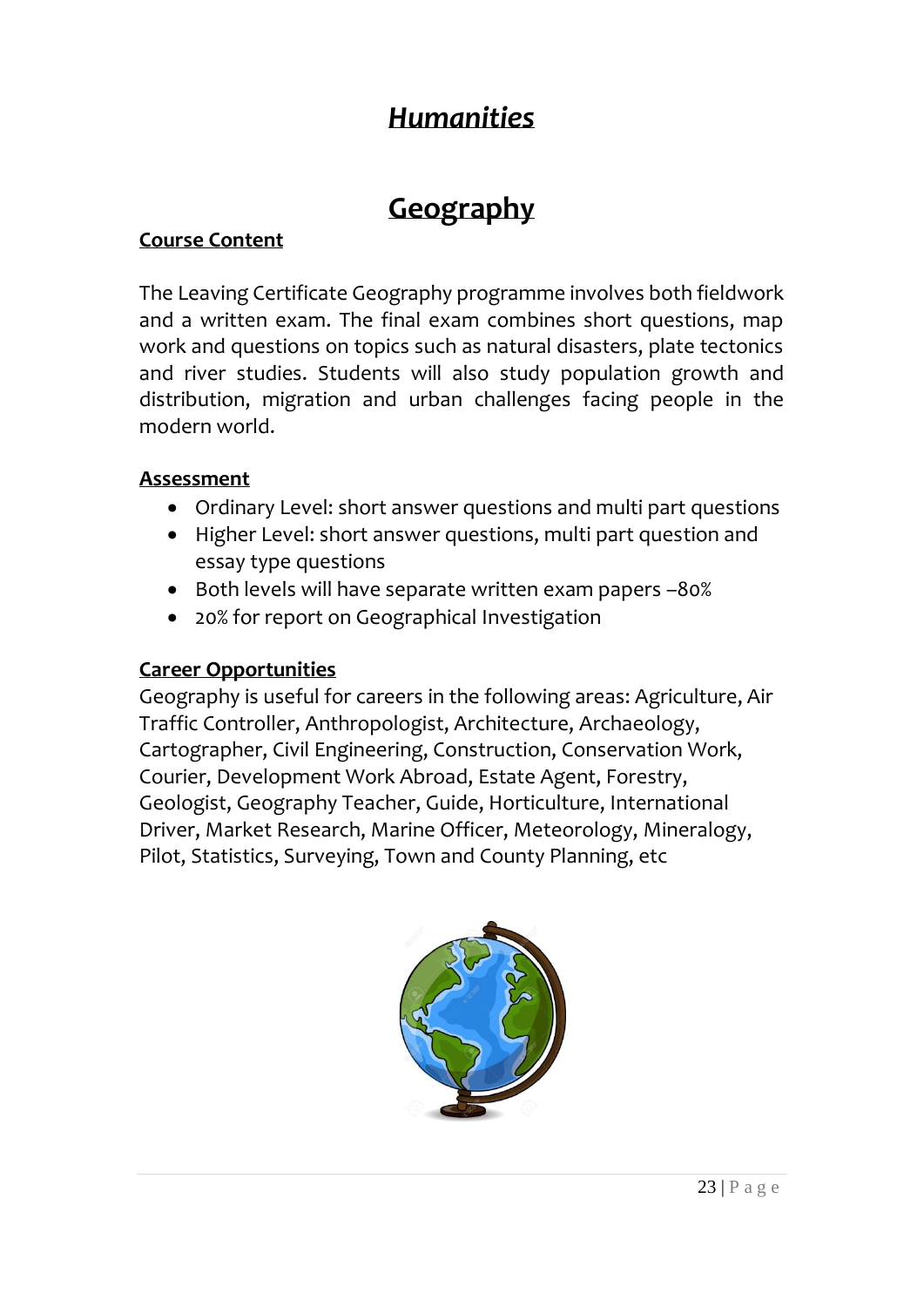### **History**

#### **Course Content**

You will study **four modules** in Leaving Cert History covering some of the most exciting, interesting and engaging periods and people of the 20th Century, learning about the ideas and concepts that shape the world you live in today. Two of these modules cover Irish History, and the other two cover Europe and the wider world.

#### **Assessment**

20% of the final grade for Leaving Cert History is for a project called **The Research Study Report (RSR).** The project can be about anything or anyone from the any time in the past – a topic that **you choose**. 80% of the final grade is based on a written exam

#### **Career Opportunities**

History is useful for careers in the following areas: Archaeology, Barrister, Broadcaster, Civil Service, English Teacher, Garda, History Teacher, Historian, Journalism, Judge, Law, Librarian, Museum Work, Researcher, Politics, Prison service, Sociology, Tourism, Trade Union Official, University Professor, Writer, etc.

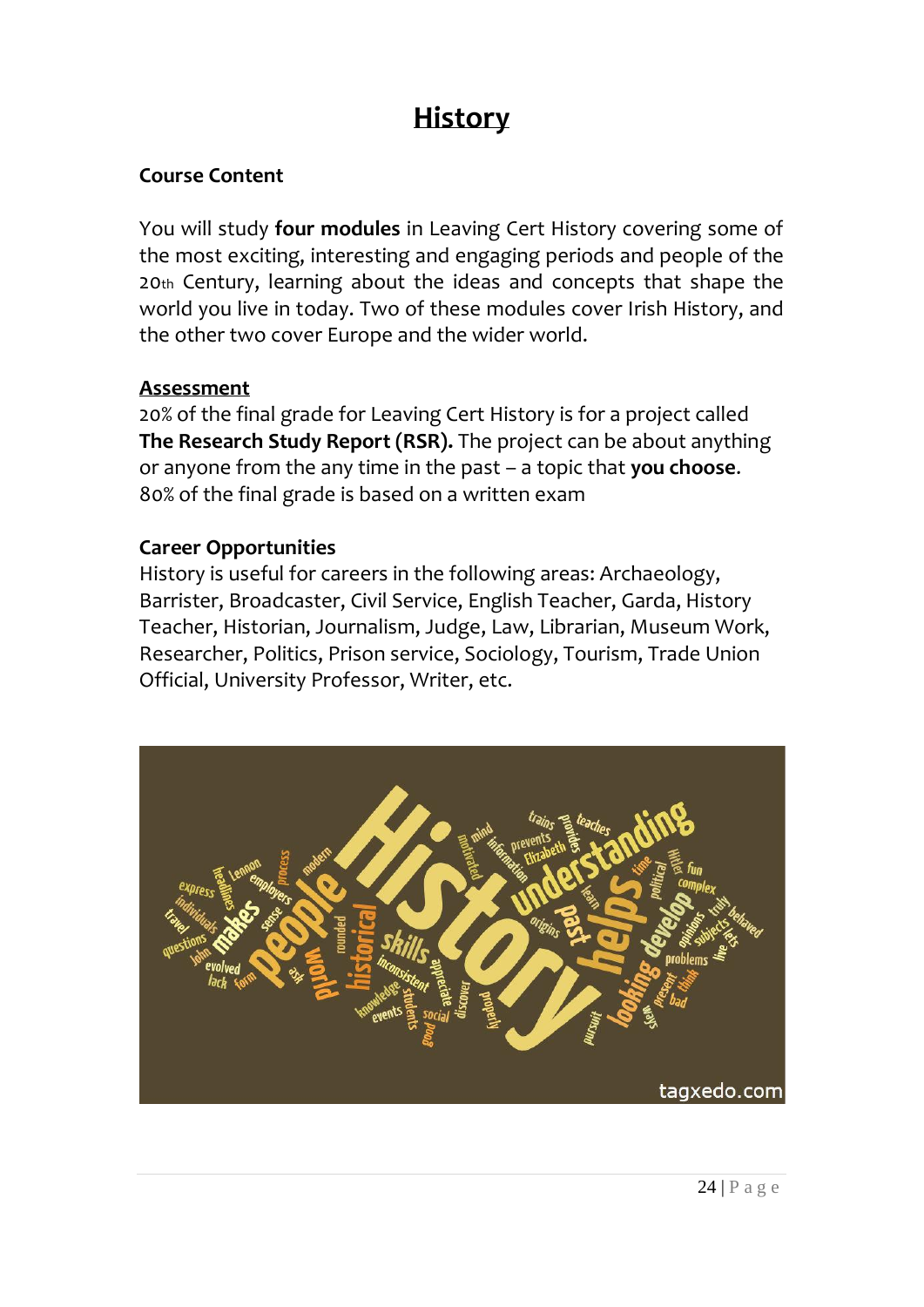### *Careers*

#### **Examples of subject combinations for 3rd Level**

#### **Arts:**

- Subjects required for Maynooth University:
	- English
	- Irish
	- Third Language
	- Any 3 other subjects

#### **Computer Engineer:**

- Subjects required for Engineering in I.T. Blanchardstown:
	- Irish or English
	- Maths
	- 4 other subjects

#### **Medicine:**

- Subjects required for Trinity College:
	- Maths
	- English
	- Irish (or another language)
	- Chemistry
	- Biology or Physics
	- Any other subject

#### **Sports Scientist:**

- Subjects required for Sports Science and Health at DCU:
	- Maths
	- English or Irish
	- 1 Science subject
	- Any 3 other subjects

\*Please note for primary school teaching you must study Higher Level Irish.\*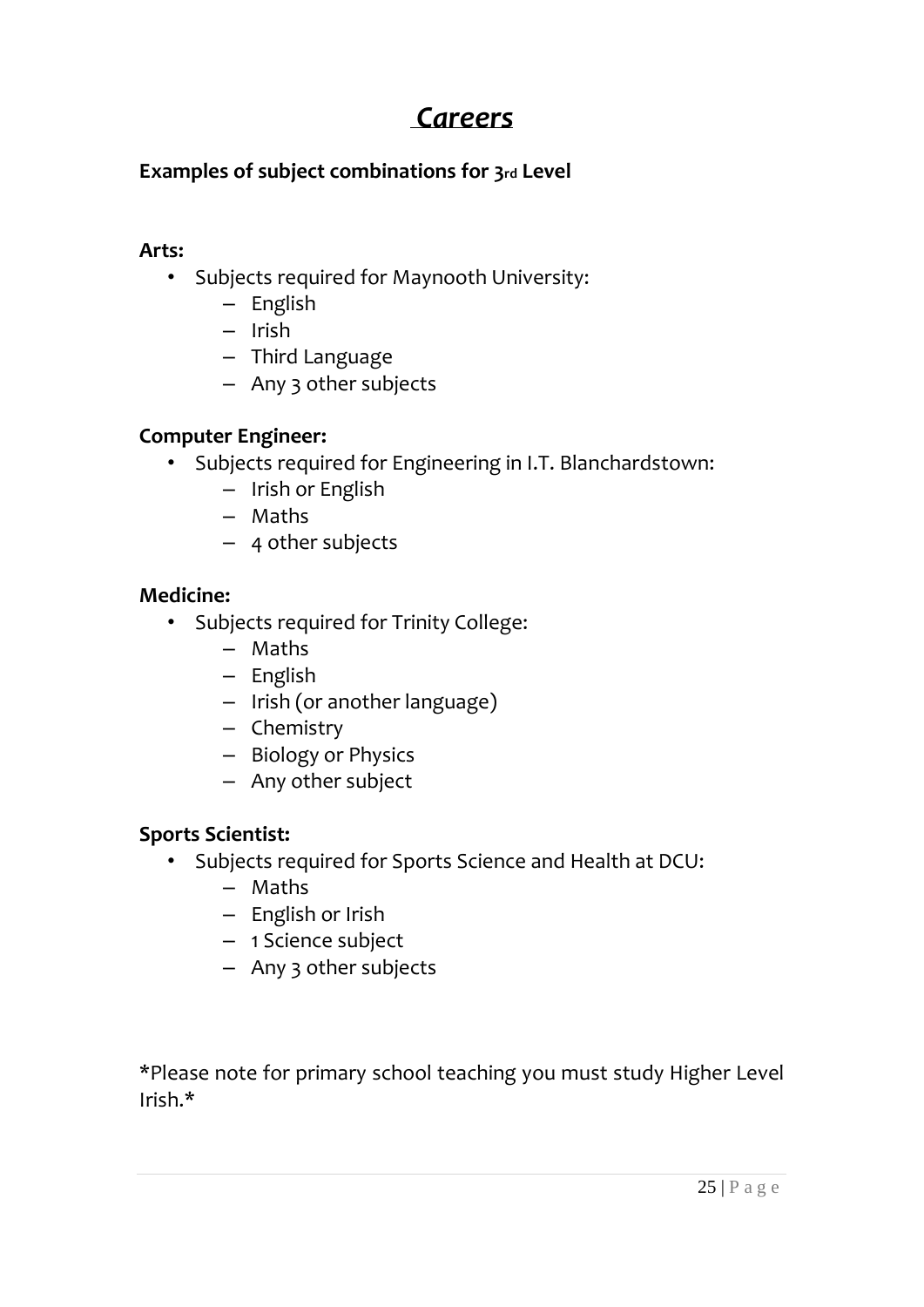### *Leaving Cert Applied (LCA)*

#### **What is the LCA?**

The Leaving Certificate Applied is a two-year Leaving Certificate, available to students who wish to follow a practical or vocationally orientated programme.

The word "applied" is used because the programme is designed to allow the students to apply the learning and experiences they gain over the two years of the programme to practical educational tasks, at school, in the workplace and in the wider community.

#### **What is different about the LCA?**

The Leaving Certificate Applied is different in a number of ways:

- It is distinct from the established leaving cert and is a self contained programme made up of a number of courses
- It is a practical programme that makes wide use of active and student centred learning methodologies
- It includes seven assessed student tasks that bring together the different learning experiences that the students have gained from the courses they have taken
- It uses a unique system of assessment. The students' work is assessed over the two years of the programme and they gain credits as they go along. Practicals, interviews and terminal written papers are among the different forms of assessment used. The students' communication, problem solving and practical skills are also assessed.

#### **LCA course outline**

The programme is divided into three main highlighted in the table below.

- Each of the courses mentioned are designed on a modular basis.
- A module is of thirty hours duration.
- Students must take a **total of 44 modules** over the two-year programme.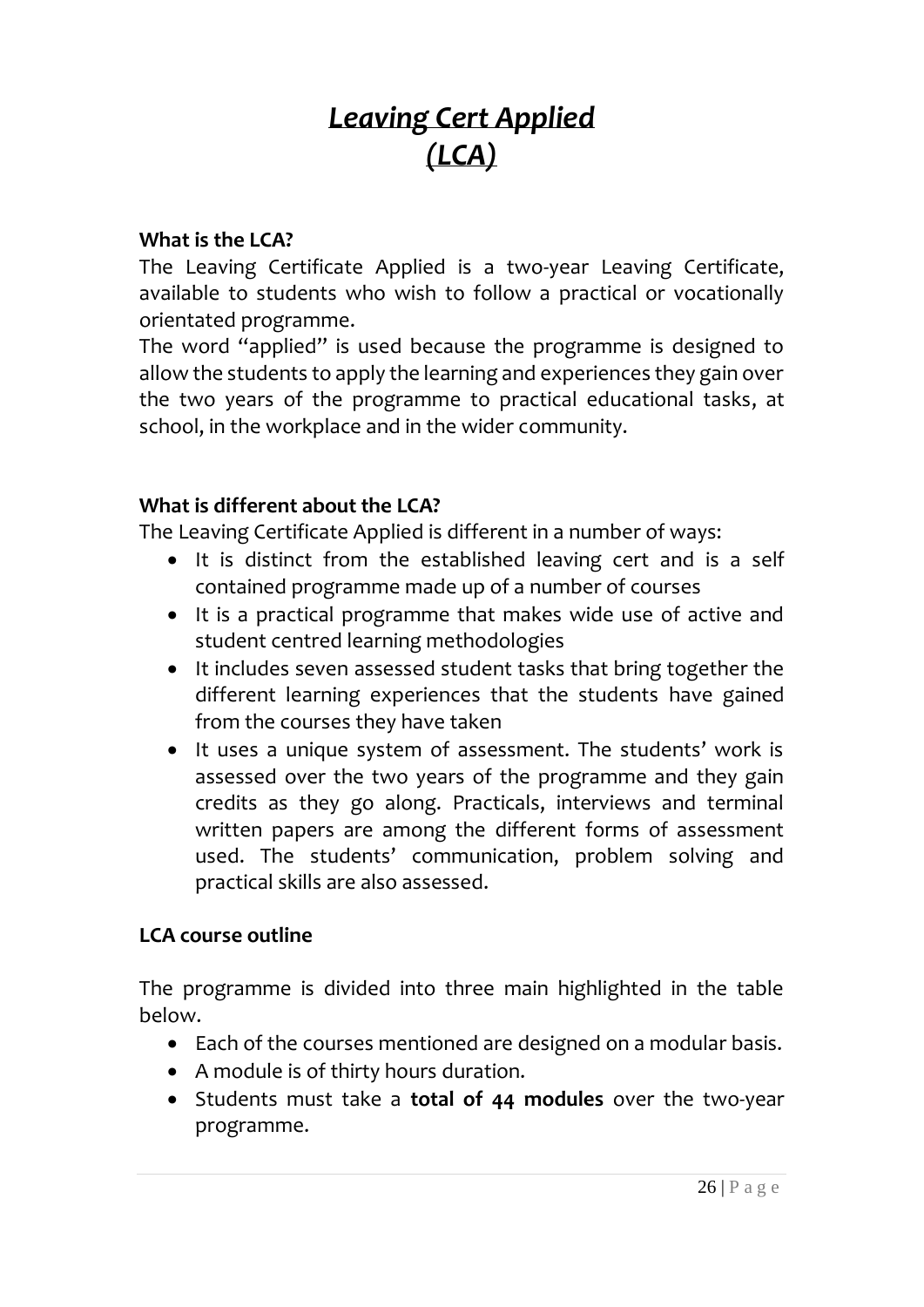| 1. Vocational Preparation                                         | <b>No. of Modules</b> |
|-------------------------------------------------------------------|-----------------------|
| Vocational Preparation & Guidance                                 | 8                     |
| <b>English and Communication</b>                                  | $\overline{4}$        |
| <b>Vocational Education</b><br>2.                                 | <b>No. of Modules</b> |
| Vocational Specialism's (Office Administration and Engineering or |                       |
| Craft and Design)                                                 | 8(4x2)                |
| <b>Mathematical Applications</b>                                  | $\overline{4}$        |
| Introduction to Information and Communication Technology          | $\overline{2}$        |
| <b>General Education</b><br>3.                                    | <b>No. of Modules</b> |
| <b>Social Education</b>                                           | 6                     |
| Languages:                                                        |                       |
| Gaeilge                                                           | $\overline{2}$        |
| Modern European Language                                          | $\overline{2}$        |
|                                                                   | (4)                   |
| Arts Education (Dance, Drama, Music, Visual Arts)                 | $\overline{2}$        |
| Leisure and Recreation (including Physical Education)             | $\overline{2}$        |
| <b>Elective Modules</b><br>4.                                     | <b>No. of Modules</b> |
| Graphics and Construction<br>$\bullet$                            | $\overline{2}$        |
| Hotel, Catering and Tourism                                       | $\overline{2}$        |
|                                                                   | (4)                   |
| <b>Total</b>                                                      | 44                    |
|                                                                   |                       |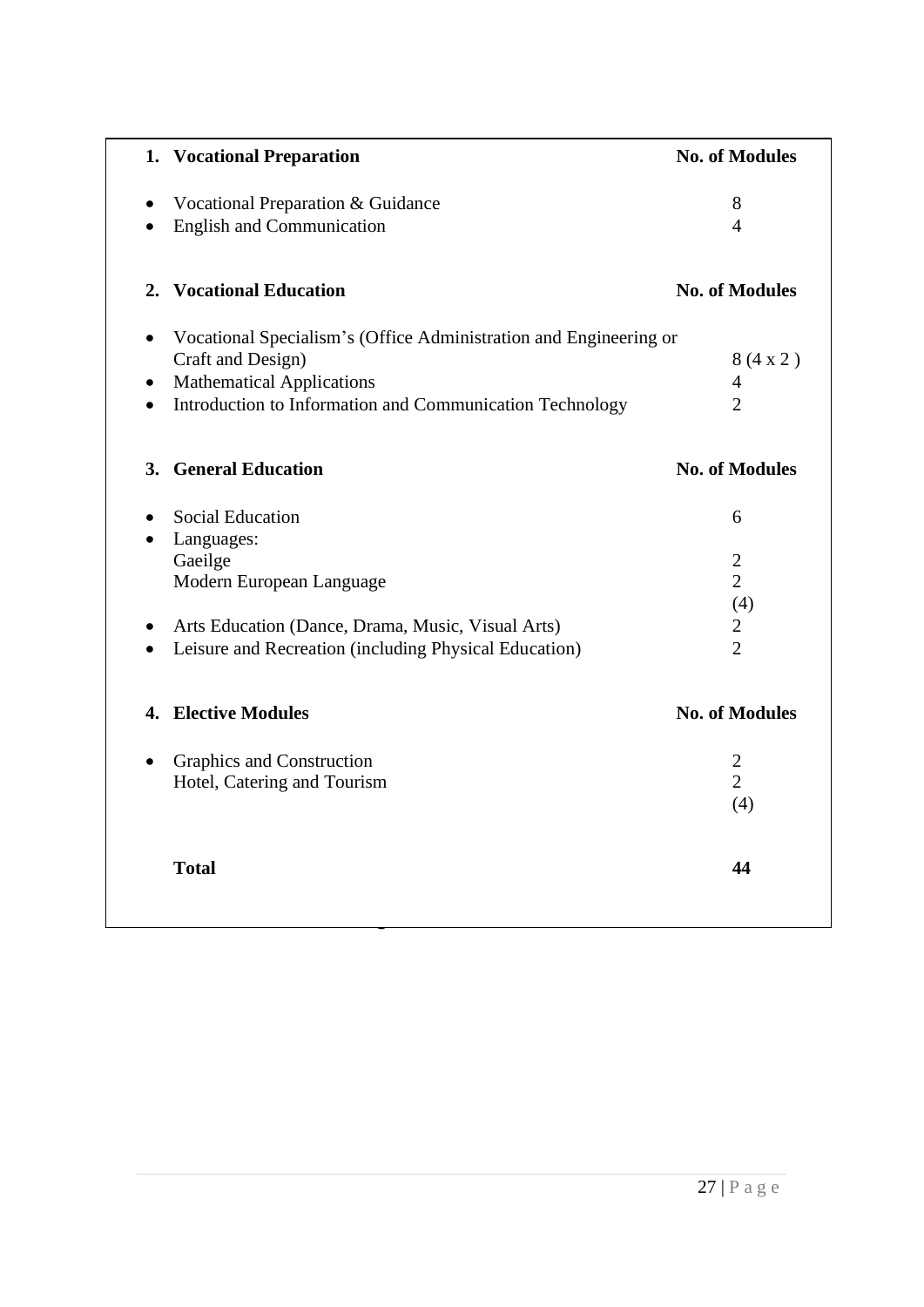#### **How is the LCA assessed?**

As students complete their LCA course work they collect credits. In other words the LCA adopts a continual assessment approach.

It is possible to collect a total of 200 credits. The maximum mark is made up of the following 3 elements:

**1. Satisfactory completion of Modules 62 Credits (31%)** *(See table above for modules)*

**2. 7 Student tasks 70 Credits (35%)** *(Tasks are completed in various subjects. Students must submit a report and sit an interview with an external examiner for each task)*

**3. Final examinations 68 Credits (34%)** *(Written exams conducted along with the Established Leaving Cert.)*

#### **Total 200 credits (100%)**

#### **Results**

Based on these credits, the Leaving Certificate is then awarded at 3 levels**:**

| Pass        | 120 - 139 credits $(60-69%)$   |  |
|-------------|--------------------------------|--|
| Merit       | 140 - 169 credits $(70-84%)$   |  |
| Distinction | 170 - 200 credits $(85-100\%)$ |  |

*Please note that attendance is hugely important.* 

*An average attendance of 90% is necessary before exam grades can be awarded*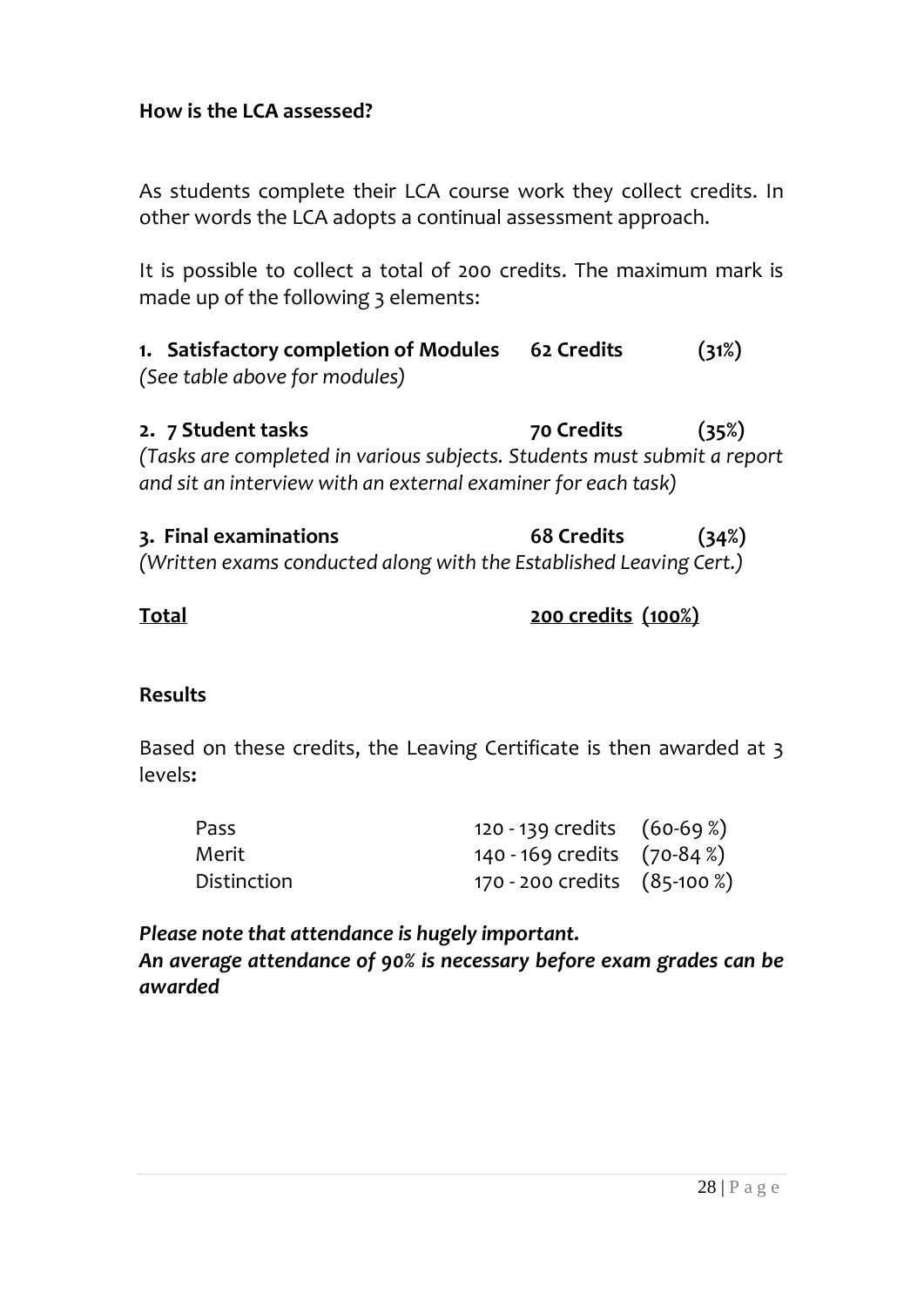### **What are students' options upon completing the LCA programme?**

There are a number of options available to students including the following:

• Further Education:

Graduates of the Leaving Certificate Applied do not have direct access to Higher Education through the Central Applications Office (CAO).

However, graduates of the Leaving Certificate Applied who progress to an appropriate further education award (i.e. a Post Leaving Cert qualification) can become eligible for admission to some third level courses in the Institutes of Technology and following that to some degree courses in the Institutes of Technology and in the Universities.

E.g. Nursing

A student who completes the LCA can apply to complete a 'Pre Nursing' PLC course in Dunboyne College of Further Education. If a student achieves the required grades then they are then eligible to study General Nursing in DCU.

• Training:

LCA graduates will be sufficiently prepared to take up an apprenticeship with FAS

• Careers:

The programme places particular emphasis on preparation for the world of work. This Leaving Certificate is generating a good degree of interest among employers, who regard Leaving Certificate Applied students as being eligible to apply for many career vacancies in their organisations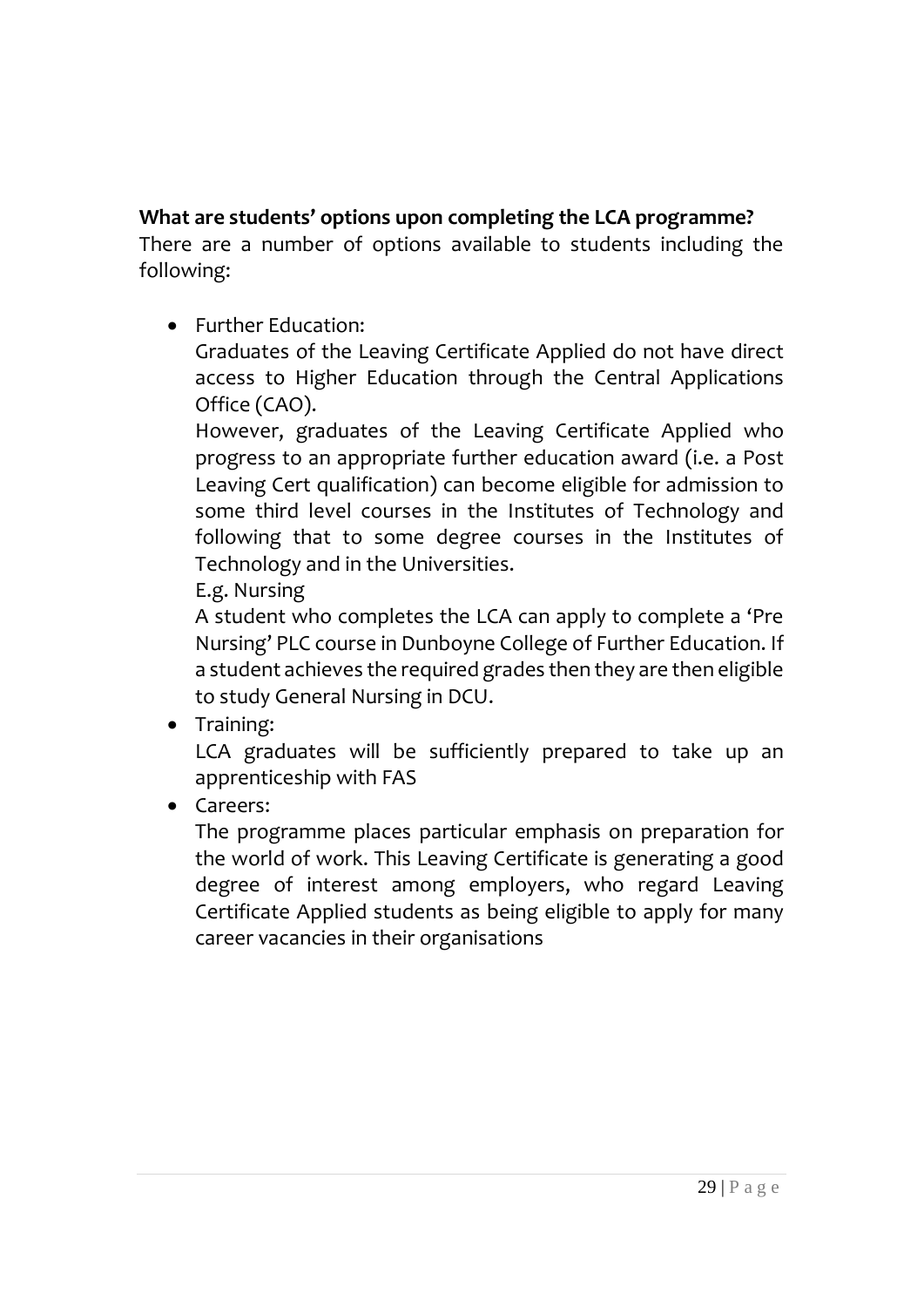### *7: Summary*

Hopefully after reading this booklet, you are ready to take the next step and choose which Senior Cycle Module you wish to pursue. Below is a summary of the selection process:

#### **Senior Cycle Options**

**Step 1**

- **Students in 3rd year** can opt for 1 of the below:
	- **a)** TY
	- **b)** Established Leaving Cert
- **Students in TY** can opt for 1 of the below:
	- **a)** Established Leaving Cert
	- **b)** Leaving Cert Applied

#### **Step 2**

- **Students who choose to take LCA must do the following:**
	- o fill out the relevant **application form**
	- o indicate what **subjects** they would like to take if they were to do the Established Leaving Certificate
- **Students who choose Established Leaving Cert must do the following:**
	- o Choose **4 subjects**

#### **Step 3**

• **Return Application Form**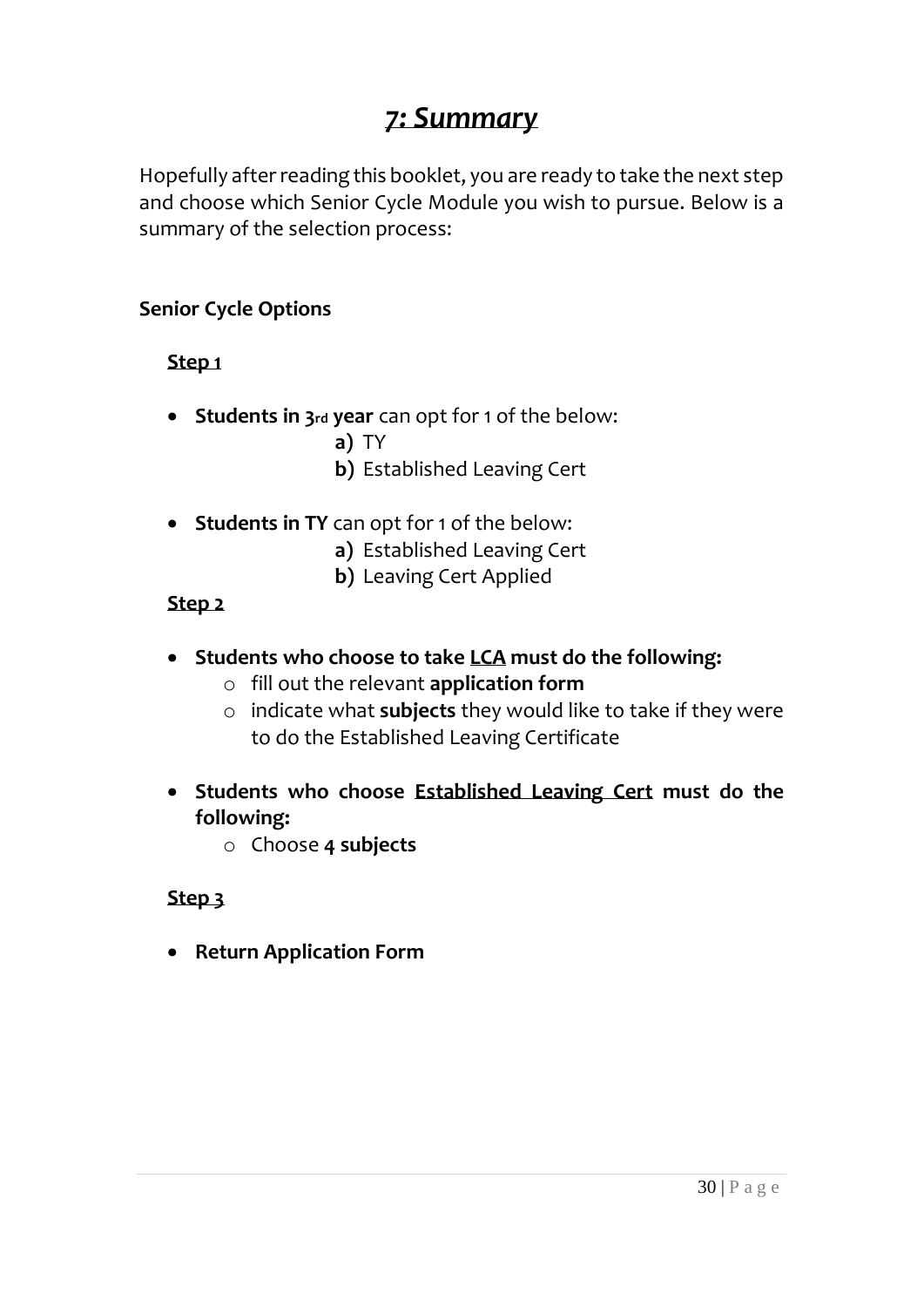#### **Useful Websites**

- [www.qualifax.ie](http://www.qualifax.ie/)
	- o Database of all Post Leaving Cert and 3rd level courses in Ireland
- [www.careersportal.com](http://www.careersportal.com/)
	- o Excellent careers website featuring videos of people currently working in selected careers
- Contacts for any queries you may have Talk to your Guidance Counsellor or Year Head

### **Leaving Certificate CAO Points System**

The Department of Education and Skills have introduced a new Leaving Certificate grading scale. The new scale has 8 grades, the highest grade is a Grade 1, and the lowest grade is a Grade 8.

- Points are awarded based on the **highest 6 grades**
- Maximum points = 600
- Student who undertake Higher Level Maths will be eligible to achieve 625 points

| Grade Points | Grade Points | <b>Higher Maths</b> LCVP<br><b>Incl. Bonus</b> |              |
|--------------|--------------|------------------------------------------------|--------------|
| $H1 = 100$   | $01 = 56$    | $H1 = 125$                                     | Distinction: |
| $H2 = 88$    | $O2 = 46$    | $H2 = 113$                                     | $80% + 56$   |
| $H_3 = 77$   | $O_3 = 37$   | $H_3 = 102$                                    | Merit:       |
| $H4 = 66$    | $O_4 = 28$   | $H4 = 91$                                      | $65% + 46$   |
| $H5 = 56$    | $05 = 20$    | $H5 = 81$                                      |              |
| $H6 = 46$    | $06 = 12$    | $H6 = 71$                                      | Pass:        |
| $H7 = 37$    | $O7 = 0$     | $H7 = 0$                                       | $50\% + 28$  |
| $H8 = 0$     | $08 = 0$     | $H8 = 0$                                       |              |

#### **Good luck to all our students in the decision making process!**